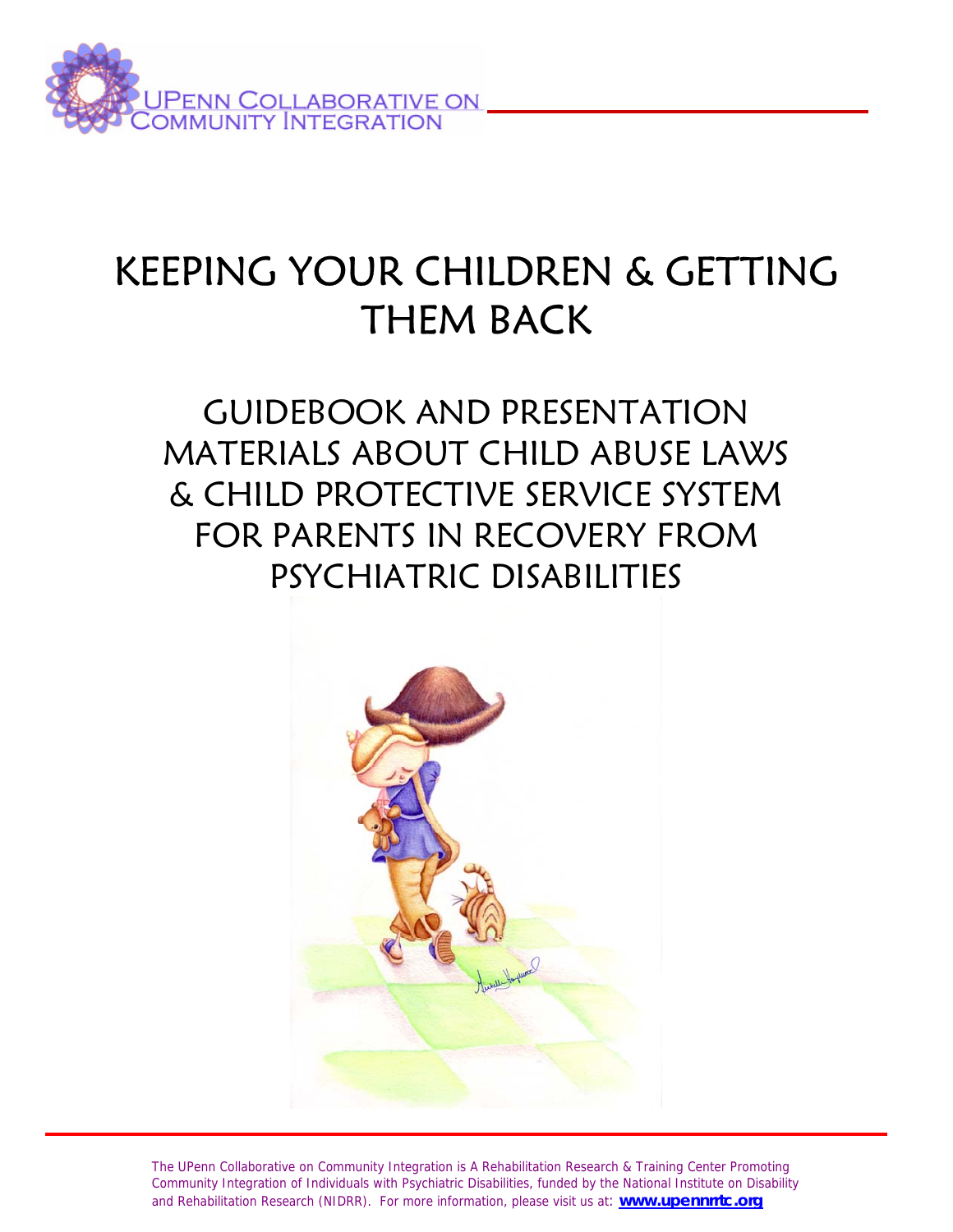

## KEEPING YOUR CHILDREN & GETTING THEM BACK

### GUIDEBOOK AND PRESENTATION MATERIALS ABOUT CHILD ABUSE LAWS & CHILD PROTECTIVE SERVICE SYSTEM FOR PARENTS IN RECOVERY FROM PSYCHIATRIC DISABILITIES

Developed by:

Edie Mannion, M.F.T. Mental Health Association of Southeastern Pennsylvania

A Project of the UPENN Collaborative on Community Integration of Individuals with Psychiatric Disabilities

Keeping Your Children and Getting Them Back Presentation Developed by The UPenn Collaborative on Community Integration of Individuals with Psychiatric Disabilities. **www.upennrrtc.org**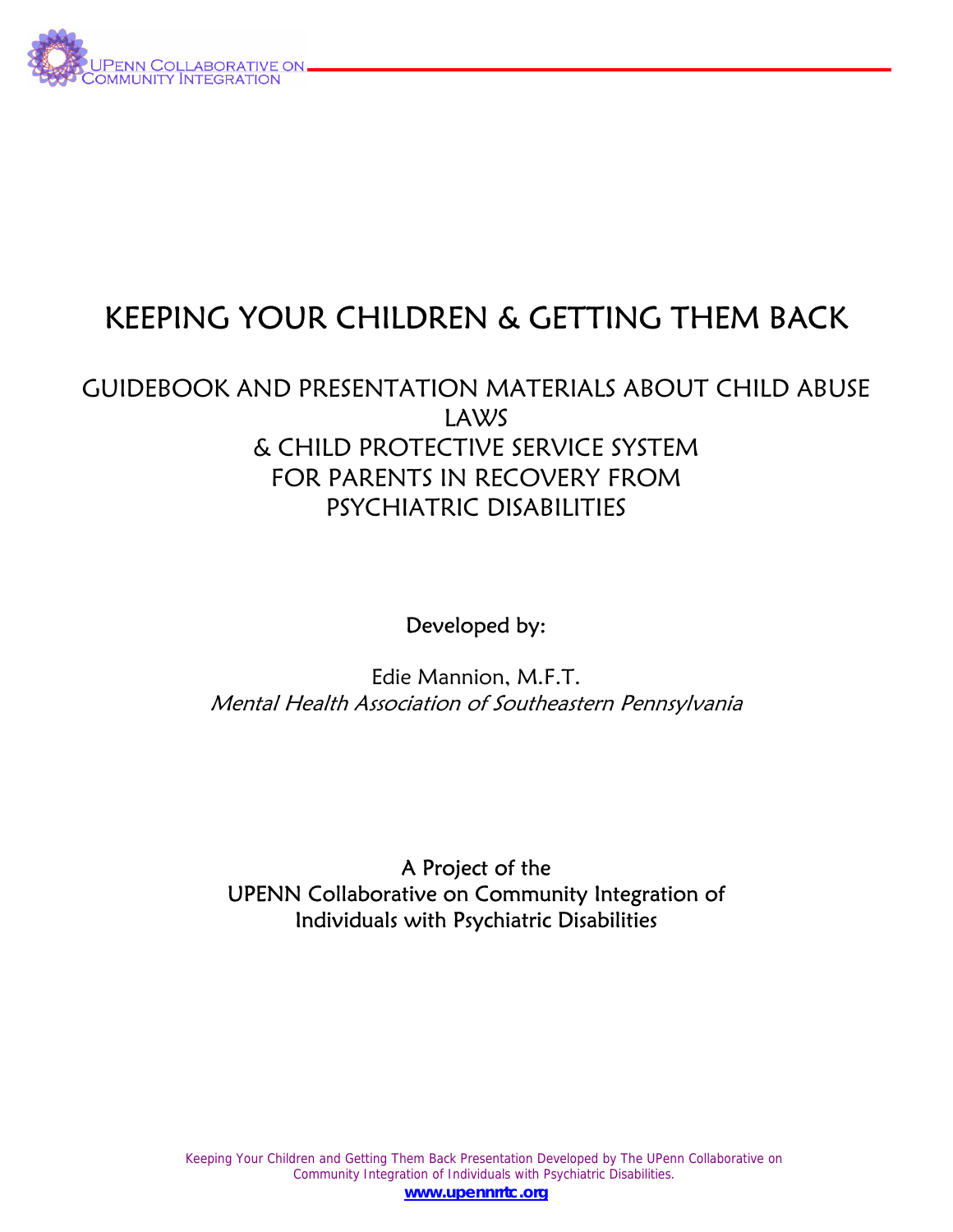

#### ACKNOWLEDGEMENTS

This guidebook is made possible through the efforts of a variety of people committed to heightening the awareness of this social issue and ways to balance addressing parents' needs with keeping children safe.

- The research, training and dissemination activities for this project are supported by the UPenn Collaborative on Community Integration, the Rehabilitation Research and Training Center Promoting Community Integration for Individuals of Psychiatric Disabilities funded by the National Institute on Disability and Rehabilitation Research (NIDRR).
- The research project by Min Park, Ph.D., Phyllis Solomon, Ph.D. and David Mandell, Ph.D. that heightened understanding, confirmed the need to address child custody and led to the article, "Involvement in the child welfare system among mothers with serious mental illness." Psychiatric Services, 57, 493-497, 2006
- **The author of this guidebook, Edie Mannion, M.F.T. from the Mental Health** Association of Southeastern Pennsylvania, built on this research by doing the research, conducting a focus group, developing the slides and training outline and piloting this training. We wish to thank the seven members of the Parenting Plus graduate support group, who participated in the focus group that helped to inform this curriculum. Their courage and dedication in using their own painful experiences to help us help other families is heroic. We also wish to thank Gina Caruso, coordinator of Parenting Plus at the Mental Health Association of Southeastern PA, who assisted in convening the focus group. The work of the Pennsylvania Family Support Alliance and the Family Advocacy Unit of Philadelphia Community Legal Services provided key resources used in the development of this curriculum.
- Pam Cousounis, Research Specialist of the UPenn Collaborative, and Lauren Rieser Shawl, M.S. from the Mental Health Association of Southeastern Pennsylvania, contributed to content organization and developed the final formatting for this guidebook. Katy Kaplan, coordinator of the UPenn Collaborative, also aided in the literature review.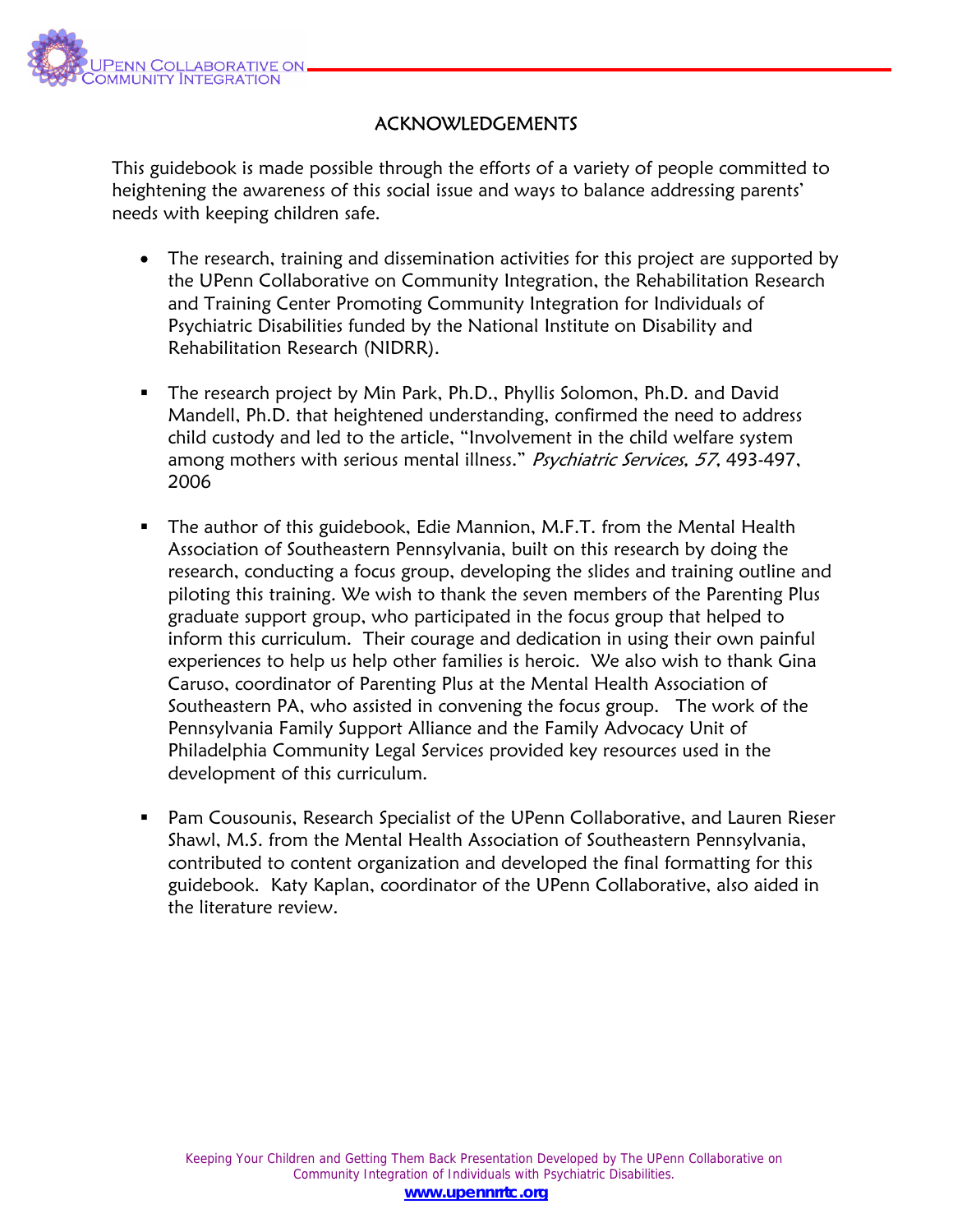

#### KEEPING YOUR CHILDREN & GETTING THEM BACK

i.

### TABLE OF CONTENTS

|                     | raxe |
|---------------------|------|
| <b>SECTION ONE</b>  |      |
| <b>INTRODUCTION</b> |      |
|                     |      |
|                     |      |
|                     |      |
| TRAINING CURRICULUM |      |

|--|

#### **REFERENCES**

#### SECTION TWO HANDOUTS for PARTICIPANTS

- Community Integration tools (fact sheets): (additional materials at www.upennrrtc.org)
	- "Child Welfare & Custody Issues" http://www.upennrrtc.org/resources/view.php?tool\_id=36 ................2
	- "Positive Parenting and Child Resilience" http://www.upennrrtc.org/resources/view.php?tool\_id=37 .............5
- Parenting Resources Worksheet: Use this worksheet to create a list of local resources for parents with psychiatric disabilities, including legal, housing, emergency respite childcare .......7
- References optional (at the end of PowerPoint slides, pg.11)

#### ADDITIONAL RESOURCES

#### Page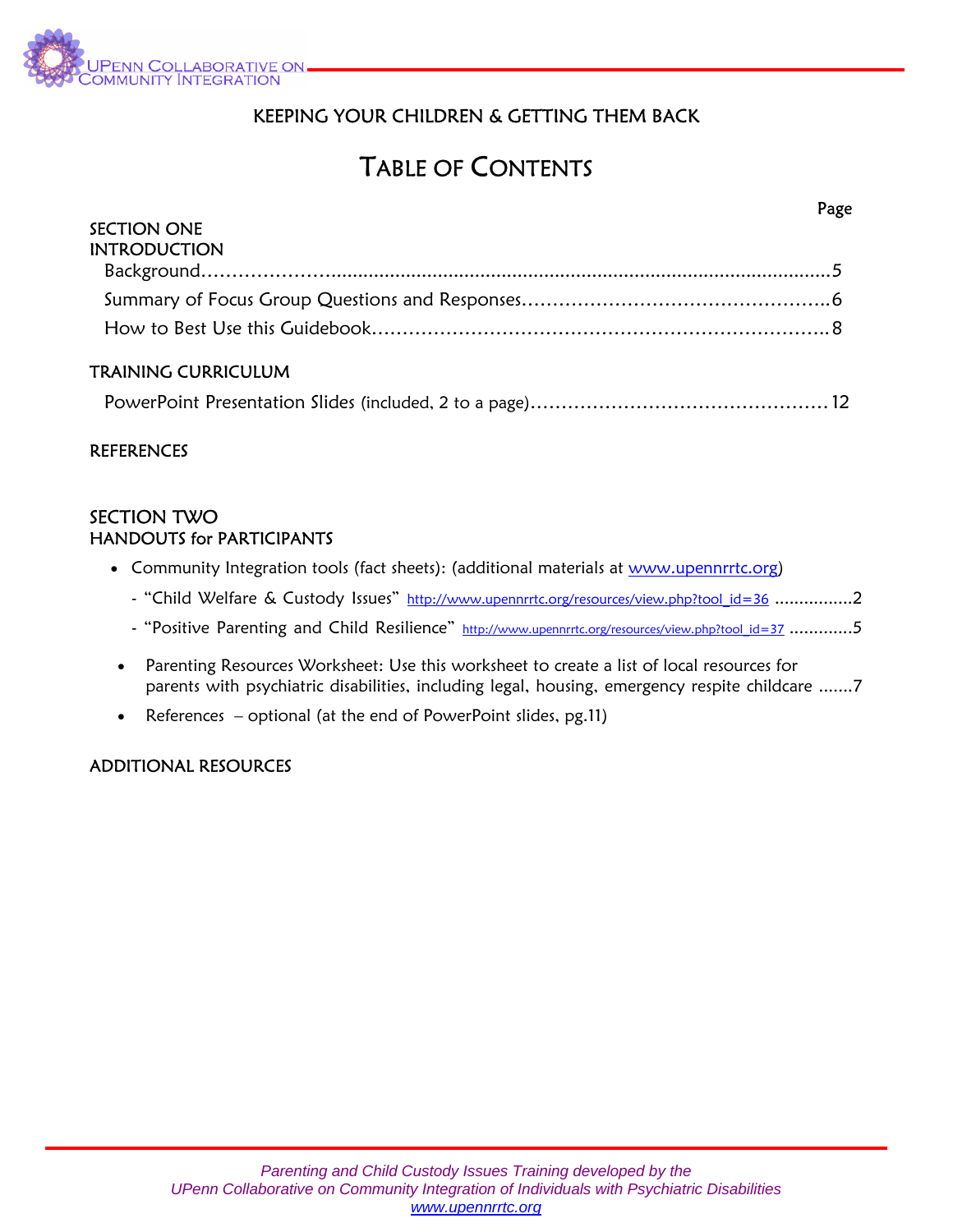

### INTRODUCTION

#### INTRODUCTION TO A PRESENTATION ABOUT CHILD ABUSE LAWS & CHILD PROTECTIVE SERVICE SYSTEM FOR PARENTS IN RECOVERY FROM PSYCHIATRIC DISABILITIES: KEEPING YOUR CHILDREN & GETTING THEM BACK

#### By Edie Mannion, MFT

#### Background

 It has become increasingly clear that adults with psychiatric disabilities are just as likely to be parents as the general population (Nicholson, Biebel, et al 2002). Based on the U.S. Comorbidity study of 1990-92, two thirds of American women with psychiatric disabilities are mothers and about half of American men with psychiatric disabilities are fathers. However, parents with psychiatric disabilities are at increased risk of child custody loss. Custody loss rates for parents with psychiatric disabilities have ranged as high as 70-80%. (Nicholson, J., Sweeney, E., & Geller, J., 1998). Only one third of children who have a parent with a psychiatric disability are being raised by that parent. In one large study that was completed at the UPenn Collaborative, child custody loss was compared in Medicaid-eligible mothers with and without claims for psychiatric services  $(N=4,827)$  to examine their involvement with the child protective service system in Philadelphia. The results showed that mothers with a claims for Medicaid funded psychiatric services were three times more likely to have children receiving child protective services and three times more likely to have children in out of home placement than mothers with no claims for Medicaid funded psychiatric services. Having had a psychiatric inpatient hospitalization increased the likelihood of child welfare involvement two times and having a child in out of home placement nearly three times (Park, J., Solomon, P., & Mandell, D., 2006).

 Many scholars in the area of parenting and psychiatric disabilities endorse the need for adapting behavioral health services to include a parenting educational component and other parenting supports so that these families have a greater likelihood of remaining intact (Fox, 1999; Brunette & Dean, 2002; Ackerson, 2003; Azar, Bejet et. al., 2003; Brunette, Richardson, et. al., 2004). One important educational component would be information that would assist parents in maintaining and regaining child custody from CPS systems, such as information that would help them understand their state's child abuse laws as well as the do's and don'ts of navigating their local system. Such information could minimize parental choices that put them at risk for losing custody of their children due to child abuse or neglect, especially inadvertent child abused or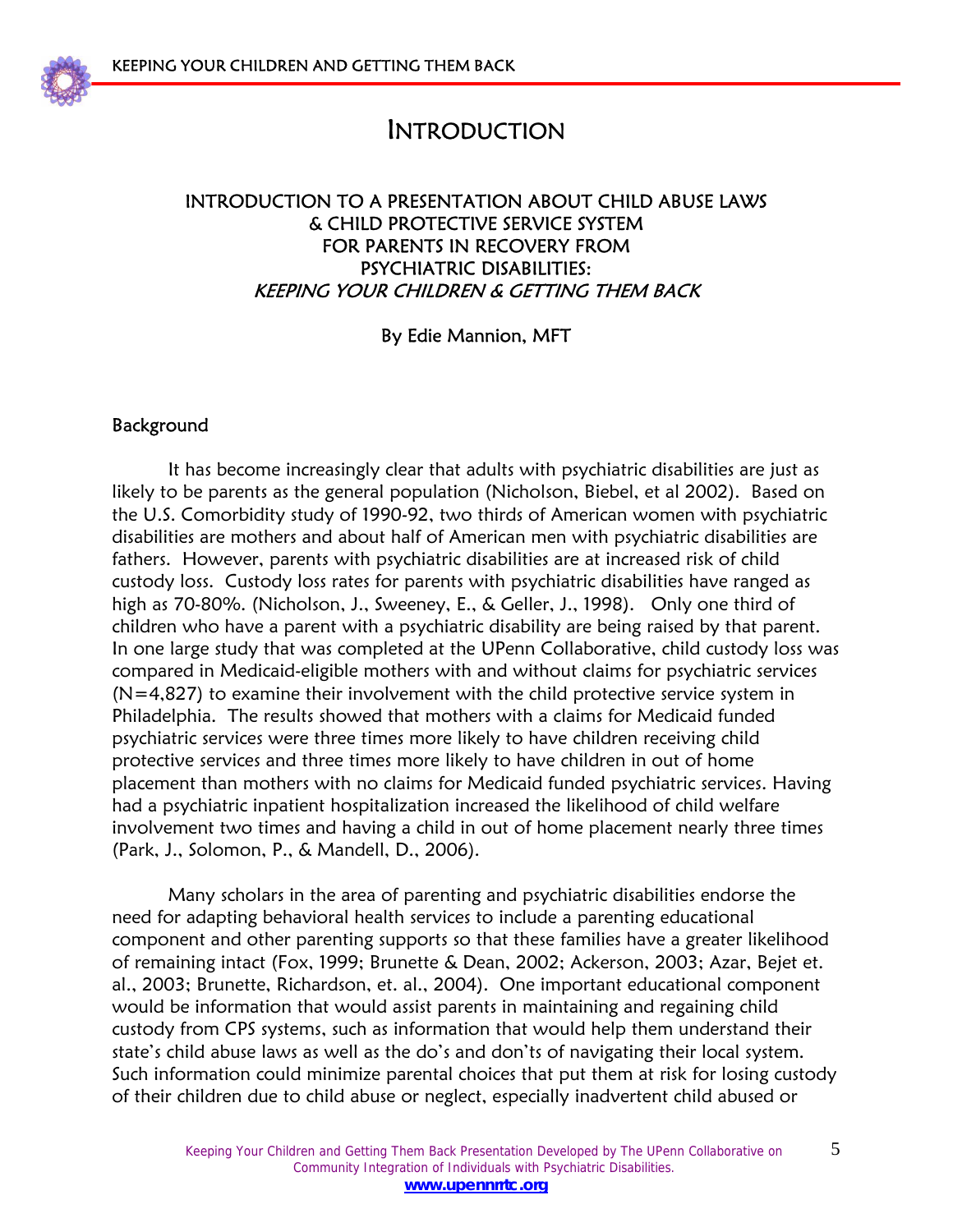

neglect, or having their parental rights terminated once they are involved with CPS due to lack of knowledge and skills for dealing with that system.

 To this end, the UPenn Collaborative piloted a parent training project to disseminate this type of information to parents with psychiatric disabilities. In August of 2006 we conducted a focus group with seven parents from a support group of graduates from a parenting education program for parents with psychiatric disabilities. They included 5 mothers and 2 fathers, with 5 parents who had CPS involvement and 2 parents who had had not CPS involvement as of that meeting. Our goal was to gather information about their preferences for learning about child abuse laws and dealing with CPS.

#### Summary of Focus Group Questions and Responses:

- 1. Question: For those of you who have been involved with DHS, is there anything you wish you had known that might have helped you avoid DHS? Responses:
	- A. Don't make enemies in your neighborhood.
	- B. Keep up your household. They'll look in your refrigerator.
	- C. Find out who to call for different problems other than DHS. I called DHS for a domestic violence issue, and they'd only give services if I signed their agreement. I didn't know who else to call.
	- D. That if you drop your kids off at your mom's to watch them, she can get custody.
	- E. Fathers should get paternity tests. If I had known I was the father of my son sooner, I could have exercised my parental rights sooner.
	- F. Things you say can be used against you, especially once they know you have a mental health issue.
	- G. Who are the mandated reporters, and what do they have to report?
	- H. They can ask your child questions without you being there.
	- I. They won't tell you who reported you.
- 2. Question: For those of you who have your children placed, is there anything you wish you had known that might have made things go better?

#### Responses:

- A. Information about different policies in different counties. I live in one county and had my baby in another county, and the rules were different.
- B. I wish they were more helpful, not scary.
- C. Sign the release of information form about your treatment.
- D. There should be a "buddy-system." …Somebody to tell you what to do next along the way.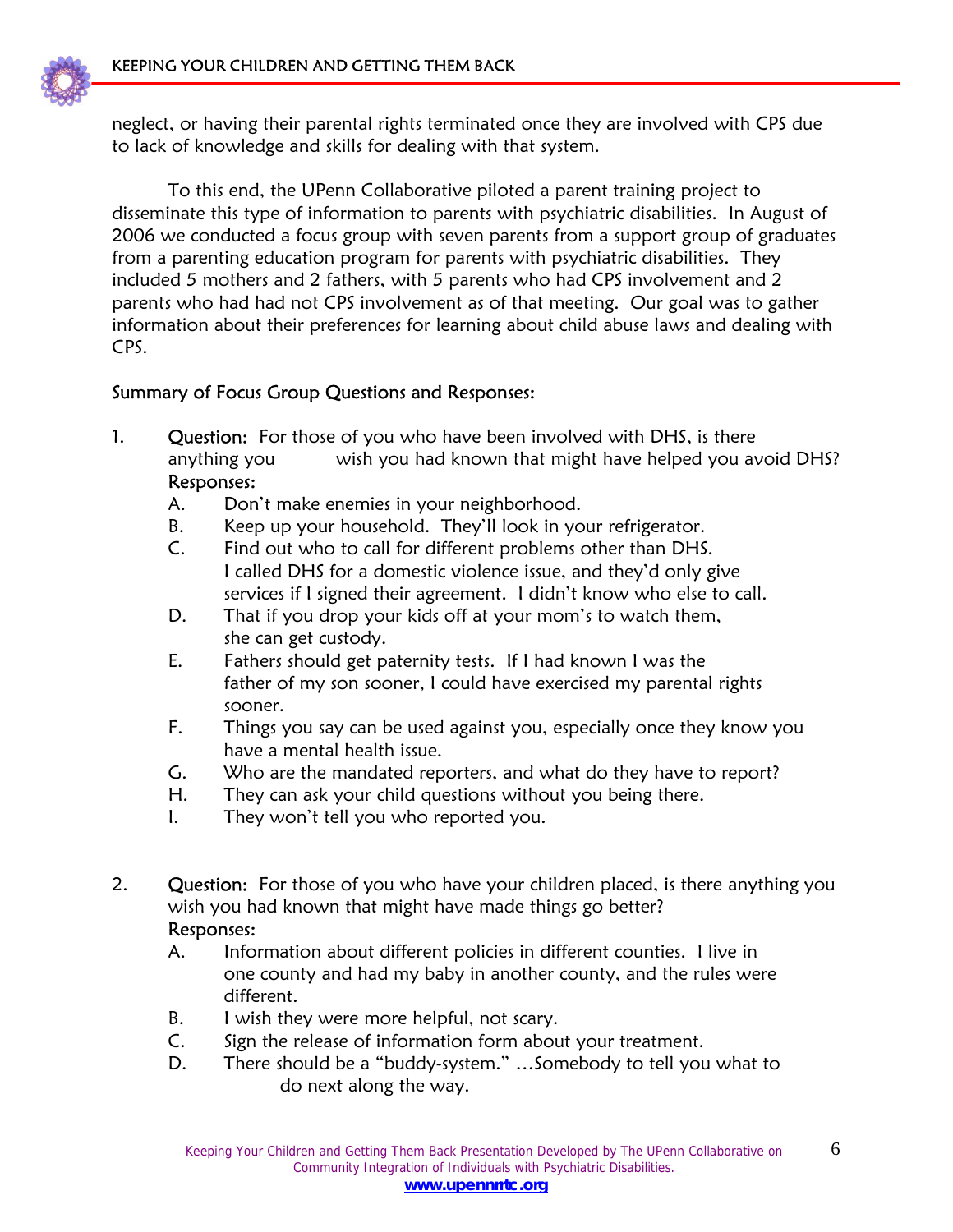

3. Question: Once we design a handout or pamphlet with information about child abuse, DHS and parenting resources, what do you think is the best way to get the information to parents, especially those who might get involved with CPS?

 Responses: Delivery rooms, doctors' offices, pediatricians' offices, schools, churches, daycare centers, special hospital delivery rooms for mothers with psychiatric issues, programs for young parents, other community locations; Make sure to include important phone numbers

- 4. Question: How long should presentations to parents last? Responses:
	- A. One session should last 60-90 minutes
	- B. It should be a series of sessions
- 5. Question: How should the material be presented? Responses:
	- A. Half presentation, half questions and answers
	- B. Include colorful slides
	- C. Give handouts, especially with important phone numbers
	- D. Show a video
	- E. Scenarios should be acted out to show what we should do or not do

#### 6. Question: Who should the presenters be? Responses:

- A. They agreed the presentations should be a combination of people, not just one person or one "type of person"
- B. Combinations recommended included pairs of representatives of the following roles:

 -A DHS worker who gives an insider perspective -A mental health professional familiar with helping parents with mental illness

 -A parent with a psychiatric disability who lost custody but got their child back

-A lawyer who represents parents

 -A social worker who works with lawyers because some parents perceived lawyers as too cold and uncaring

-An adult or young adult who got placed as a child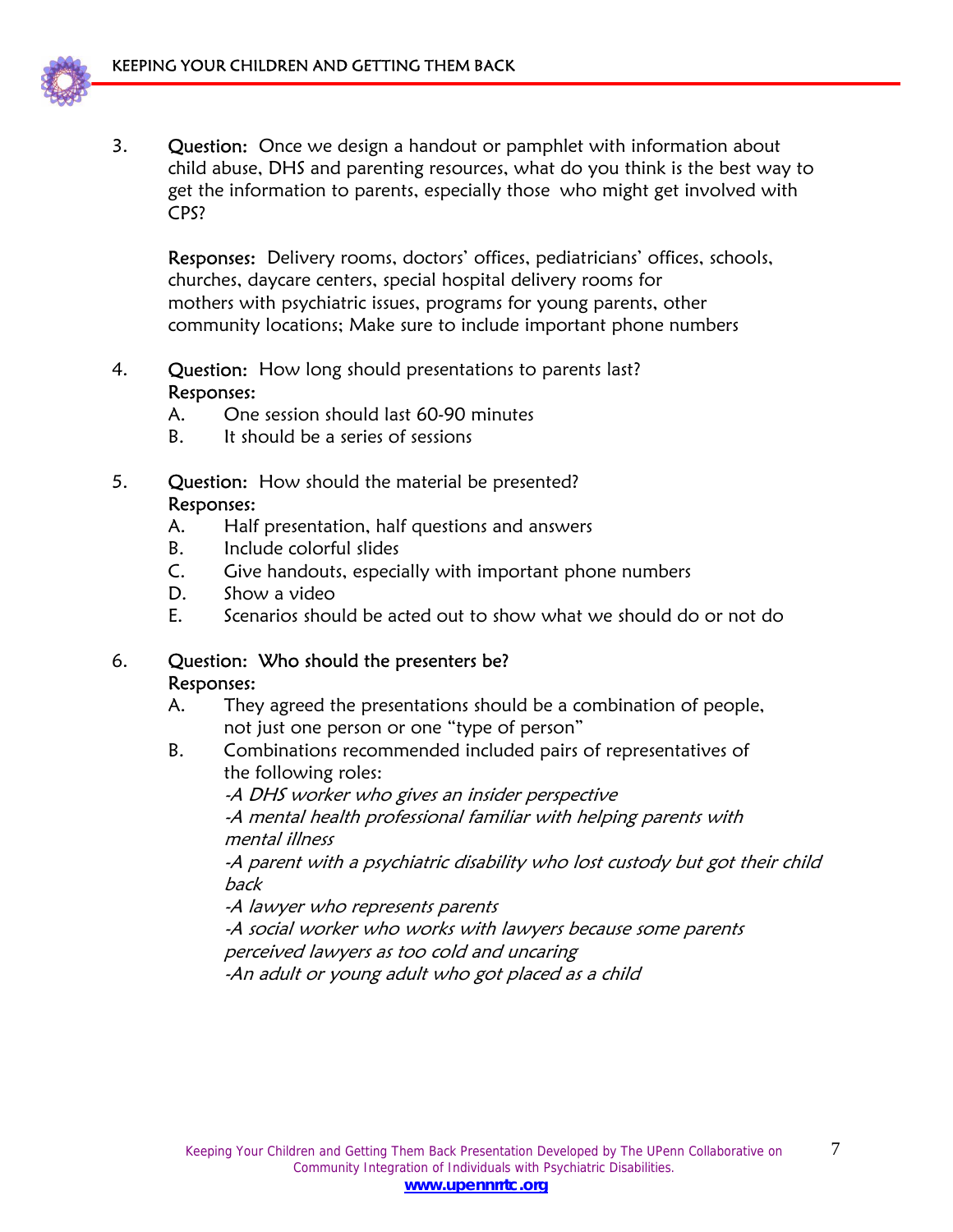

#### Replicating and Adapting Ways of Teaching Parents about Child Abuse Laws and the Child Protective Service System:

What follows is an outline of a 1.5 hour pilot presentation made to parents with psychiatric disabilities, as well as the slides used in the presentation. The outline and slides were developed based on the ideas generated in the focus group and on child abuse law in Pennsylvania, since this work was done in Philadelphia. However, providers throughout the US could use this pilot work to conduct similar focus groups in their area, use the responses elicited in this focus group to develop a similar or different educational program to meet local needs and program constraints, and change the child abuse law information to fit the laws in their respective states.

#### Presentation Outline:

- 1. Welcome, Facilitator Introductions & Opening Remarks (10 minutes) (Co-Facilitators Included the author, a family therapist and trainer in a parenting education program for parents with psychiatric disabilities who has helped parents with child custody issues but also experienced post-partum depression, and a parent with depression and post-traumatic stress disorder who lost and regained custody of her 4-year old son and 6-year old daughter.)
	- A. Statistics on parents with mental illness (See above.)
	- B. Statistics on child custody loss (See above.)
	- C. Expert recommendations for parenting education and supports, including parenting on child abuse laws and navigating child protective service systems
	- D. Brief summary of how this training came about (i.e., summary of focus group, etc.)
	- E. Learning Objectives:
		- 1. To help parents avoid unintentional child abuse neglect through improving their knowledge of state child abuse laws;
		- 2. To help parents who have not lost custody to keep their families together
		- 3. To help parents who have lost custody regain it within the 1-year window allowed by federal law before they risk having their child adopted and their parental rights terminated

#### 2. Presentation Overview and Guidelines (5 minutes)

- A. Since this presentation is only 1.5 hours, there will be no break, but help yourself to the refreshments and restrooms are available if needed
- B. The first half of the presentation will be discussing the slides, followed by the story of a parent who successfully regained custody of her 2 children from CPS, with time for questions and answers at the end. Due to time constraints, please hold all but your burning question or comments for the discussion at the end.
- C. Guidelines to Aid Adult Learning: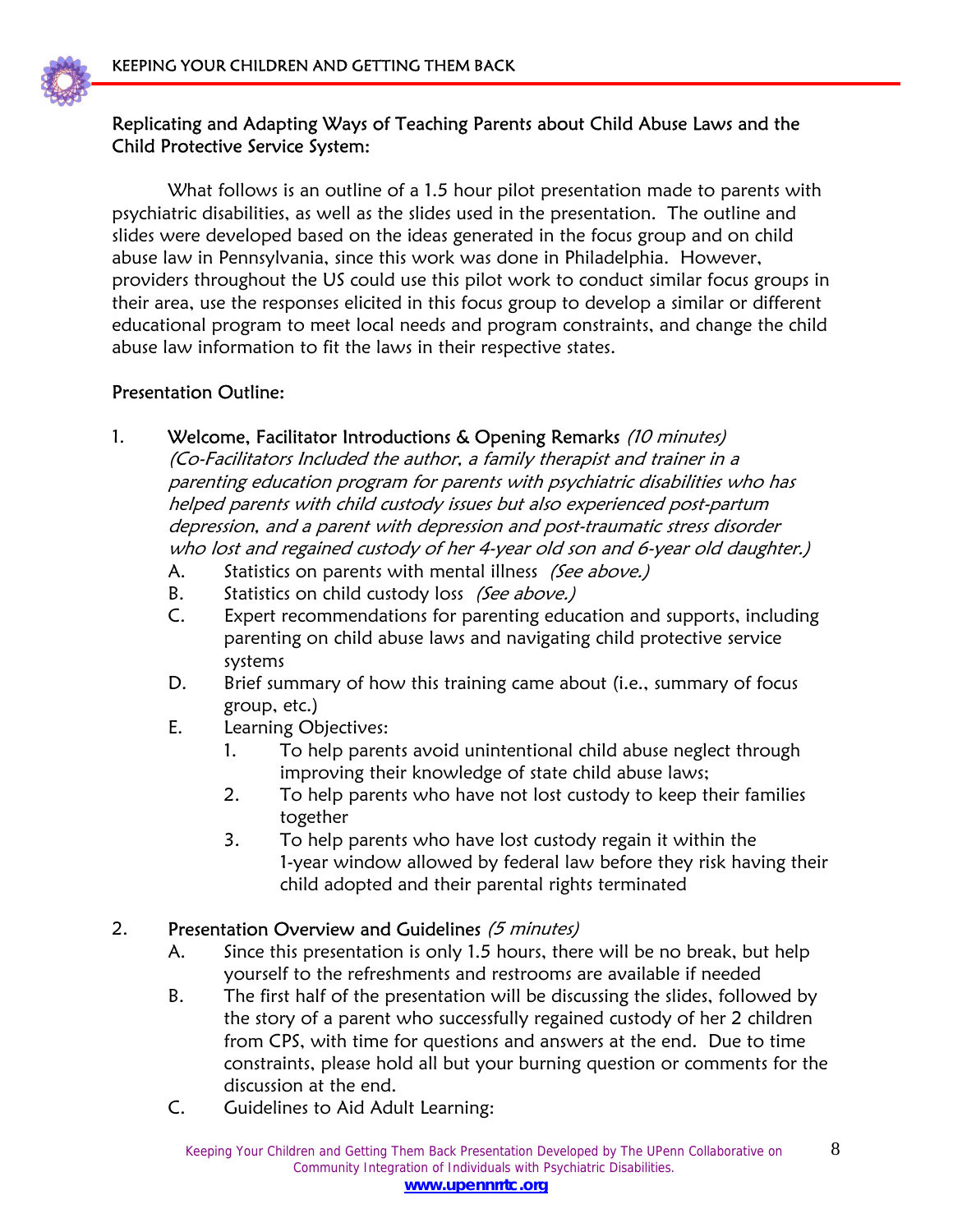

- 1. Be respectful: Raise your hand if you would like to speak. No sidebar conversations.
- 2. Respect everyone's privacy. Do not mention names of anyone who participated in this group outside of this group.
- 3. Turn off all cell phones or put them on vibrate.
- 4. Other suggestions?

#### 3. Discussion of Slides on Child Abuse Laws (15 minutes)

4. Discussion of Slides on Do's and Don'ts (20 minutes)

5. A Mother's Story (including tips about what she's glad she did and what she wishes she had done differently) (20 minutes)

6. Large Group Discussion (20 minutes)

#### Handouts and Materials:

- 1. Sign-in sheet
- 2. Copies of the Power Point Slides, with 2 slides per page for easy reading
- 3. List of phone numbers for key local legal, parenting and recovery resources for parents; Flyers about other relevant programs
- 4. Refreshments (optional)
- 5. Transportation tokens (optional)

#### Lessons Learned:

- 1. Ask the Parent Co-facilitator for a summary of what they plan to say. Despite explaining our objectives and guidelines for a balanced message, we were somewhat surprised at some of her comments, and may have asked her to omit them if we had known ahead of time more specifically what she planned to say.
- 2. Parents have a lot to teach each other and trainers! Have someone take notes and offer to send them a list of the tips generated in the discussion. We learned a lot, and new ideas can be incorporated into future presentations. (e.g., Have a witness when dealing with CPS so that it's not just your word against the system if a difference in memory of facts arises.)
- 3. Either allow more time OR consider allowing the Parent Co-Facilitator to tell their story before presenting the slides. Our parent facilitator had some of her allotted time reduced due to getting started late, and she was upset about it.
- 4. Providers asked to register, and though this presentation was meant for only parents, we chose to allow them to participate. We found that they enriched the discussion, and also learned a lot.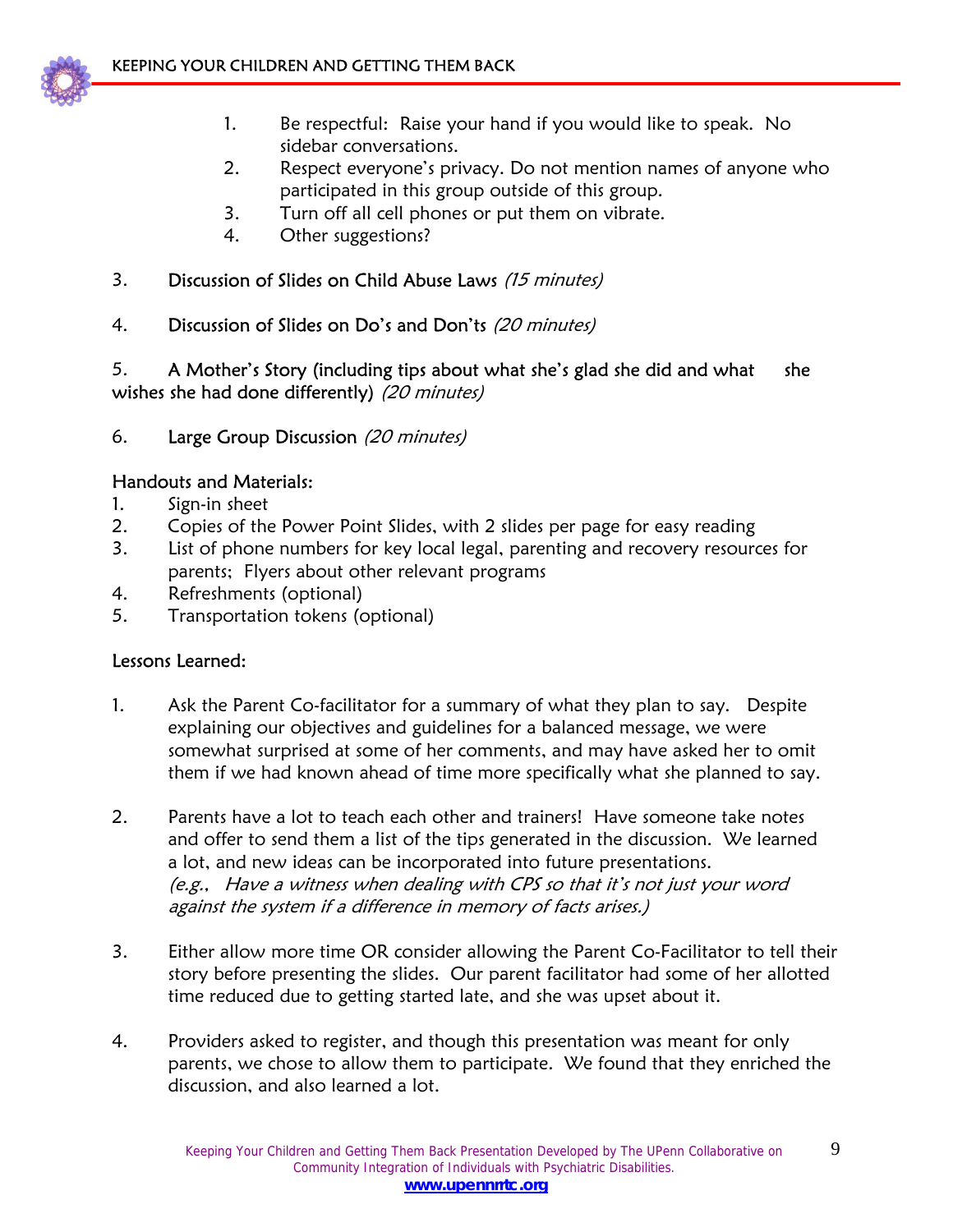

- 5. Allow enough time for outreach about your program so you can recruit enough parents. Even though we allowed 6 weeks, we only got 6 parents (and 10 providers.)
- 6. Be prepared for a lot of emotion! Parents are angry and scared. Facilitators need to find a balance of validating parents' fear and anger AND reassuring them that learning to use these tips can help tremendously. There's hope for keeping their children and getting them back! (You may want to require registration and screen out parents who have lost parental rights because their story may be counterproductive if it creates unmanageable levels of fear and anger. Such parents deserve a separate place to vent their emotion and get help with their trauma and grief, but this venue may not be appropriate for them or the group.)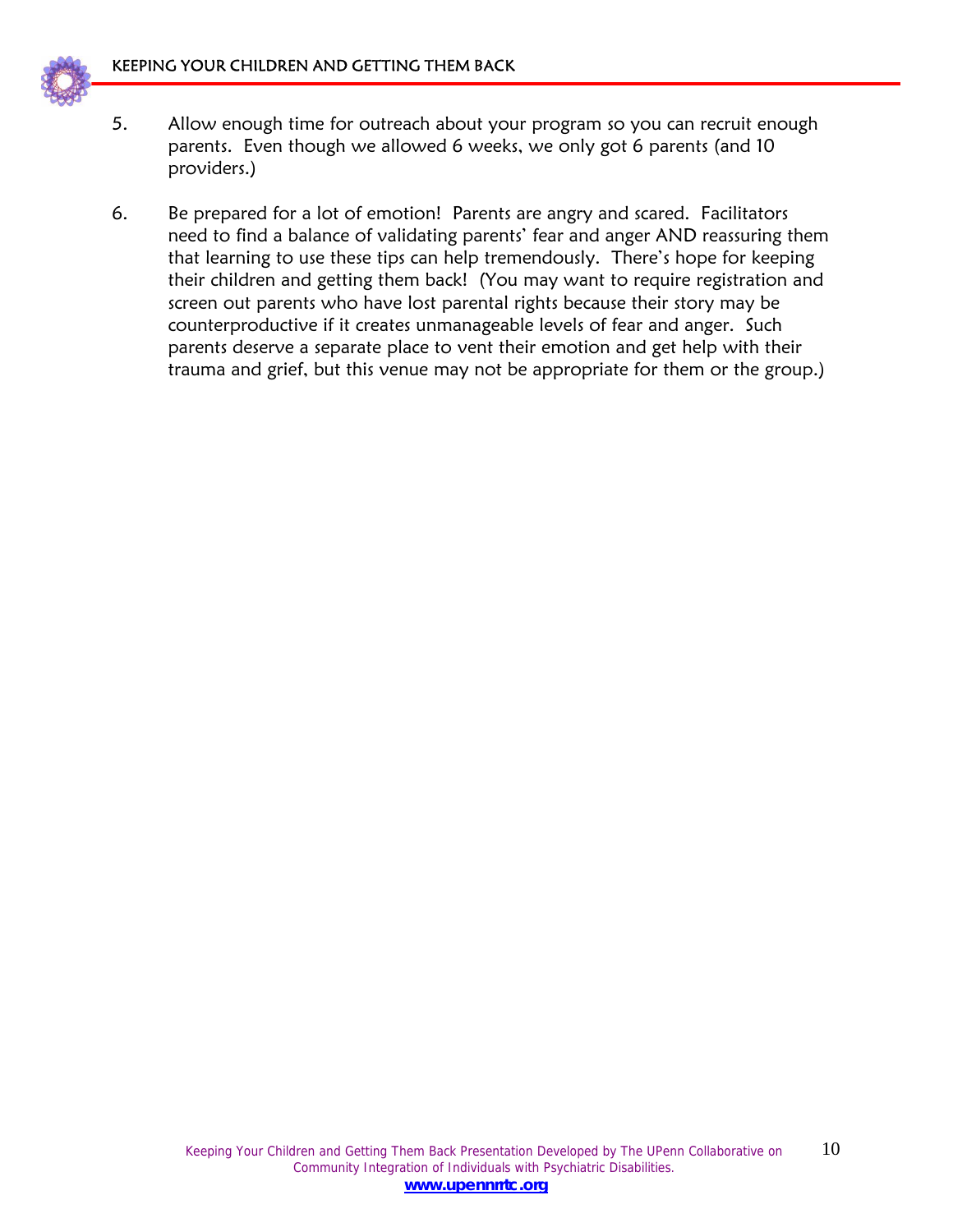

#### References:

Ackerson, B.J. (2003). Parents with serious and persistent mental illness: Issues in assessment and services. Social Work 48(2), 187-194.

Azar, S.T., Benjet, C., et. al. (2003). Evaluating the parental fitness of psychiatrically diagnosed individuals: Advocating a functional-contextual analysis of parenting: Journal of Family Psychology 17(2), 238-251.

Brunette, M.F., & Dean W. (2002). Community mental health care for women with severe and persistent mental illness who are parents. Community Mental Health Journal 38(2), 153-165.

Brunette, M.F., & Richardson, F., et. al. (2004). Integrated family treatment for parents with severe psychiatric disabilities. *Psychiatric Rehabilitation Journal 28(2)*, 177-180.

Fox, L. (1999). Missing out on motherhood. *Psychiatric Services 50(2)*, 193-194.

Nicholson, J.K., Biebel, K., et al. (2002). The prevalence of parenthood in adults with mental illness: Implications for state and federal policy makers, programs and providers. Rockville MD, Department of Health & Human Services, Substance Abuse and Mental Health Services Administration, Center for Mental Health Services.

Nicholson, J. K., Sweeney, E., & Geller, J. (1998). Mothers with mental illness: I. The competing demands of parenting and living with a mental illness., *Psychiatric Services* 49(5). 635-642.

Park, J.M., Solomon, P., & Mandell, D. (2006). Involvement in the child welfare system among mothers with serious mental illness. Psychiatric Services 57(4), 493-497.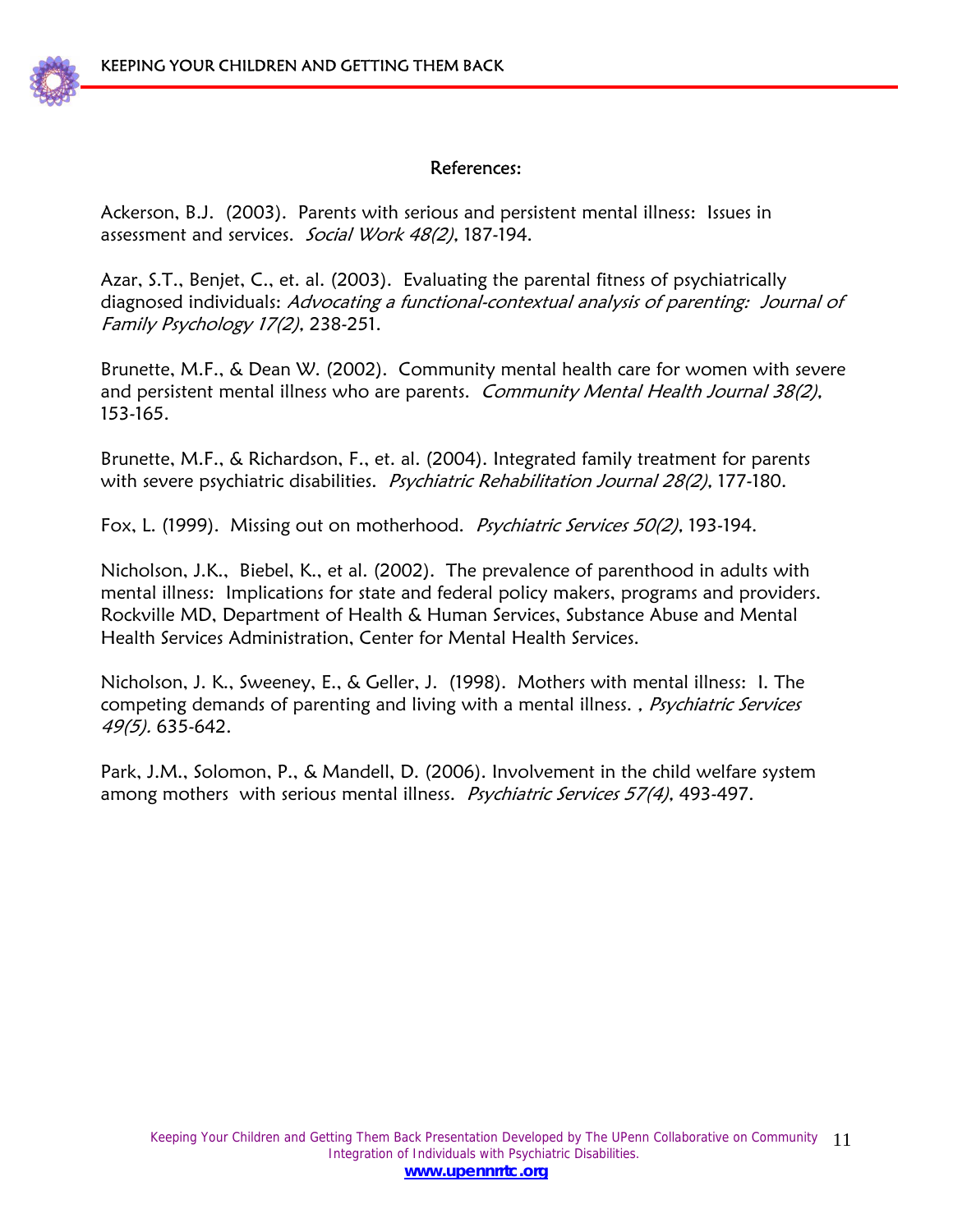



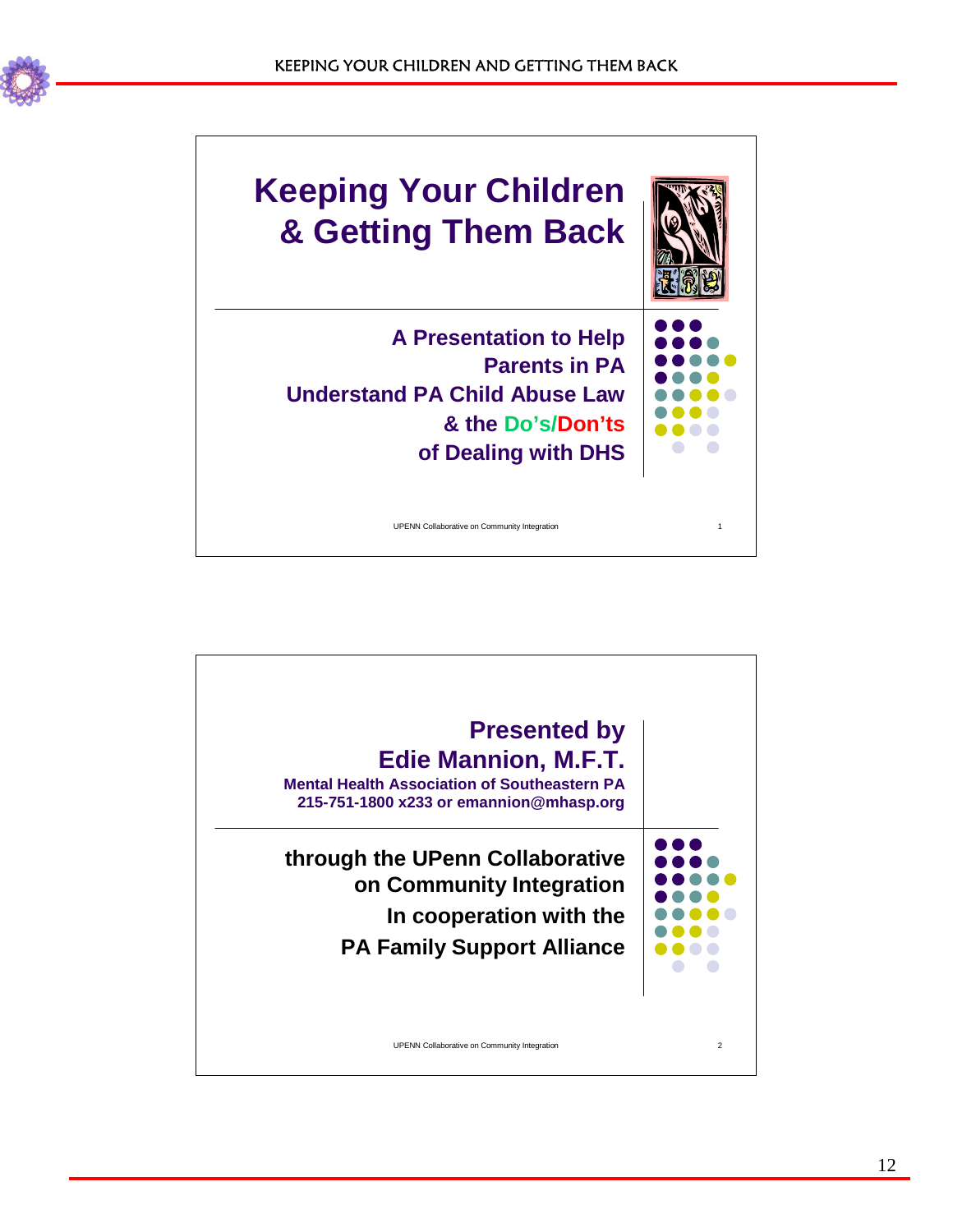



UPENN Collaborative on Collaborative on Collaborative on Collaborative on Collaborative on Collaborative on Co



- To help them avoid unintentional child abuse
- To help them keep their families together
- To help parents who have lost custody regain it as soon as they are able *because a child can be put up for adoption if the child is in foster care for 15 out of the last 22 months*

*(Only a 1-year window!)* 

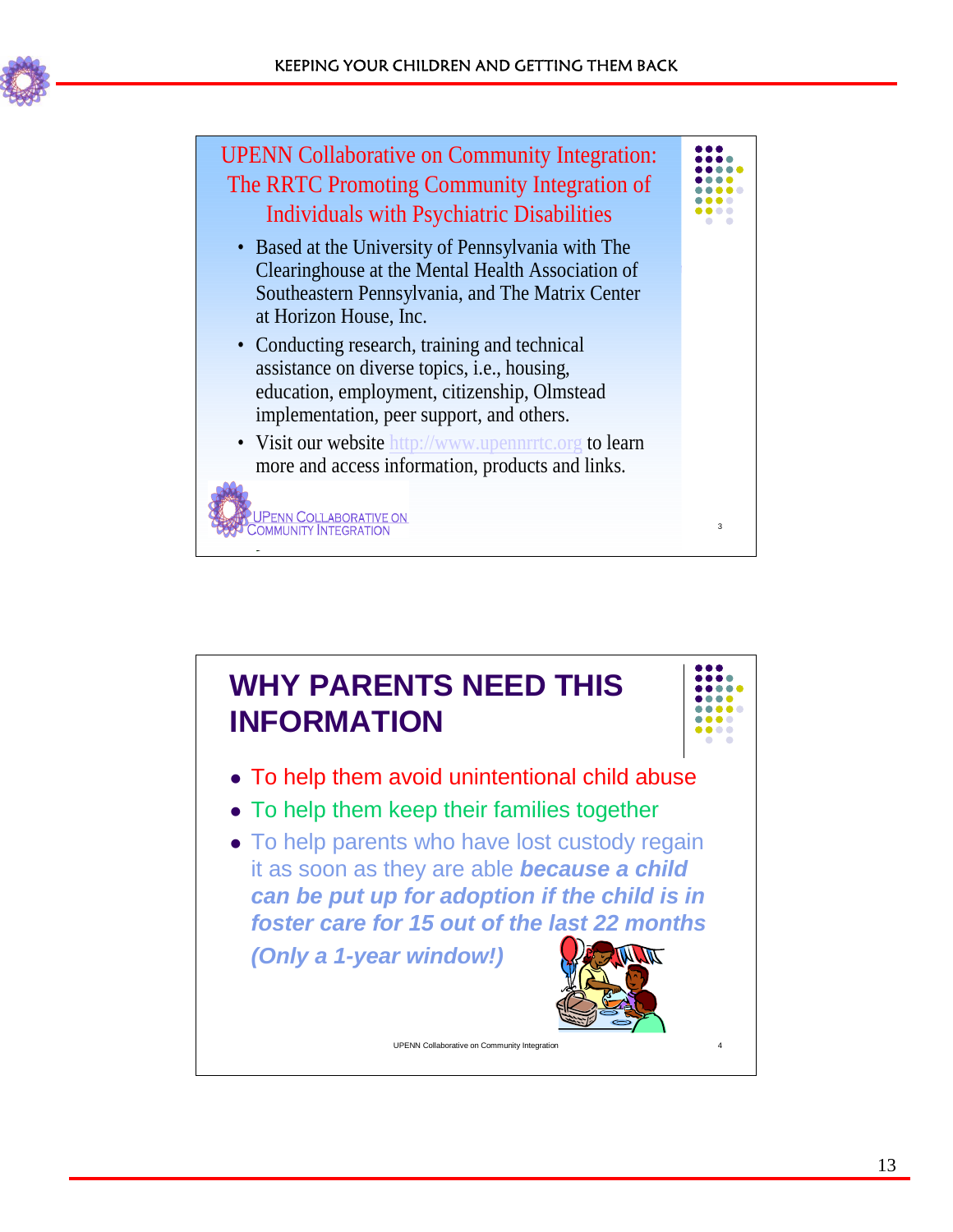





• For example, in Pennsylvania, this law is called the **Child Protective Services Law,** which establishes agencies in every county that *must investigate reports* of child abuse & refer families for services if needed

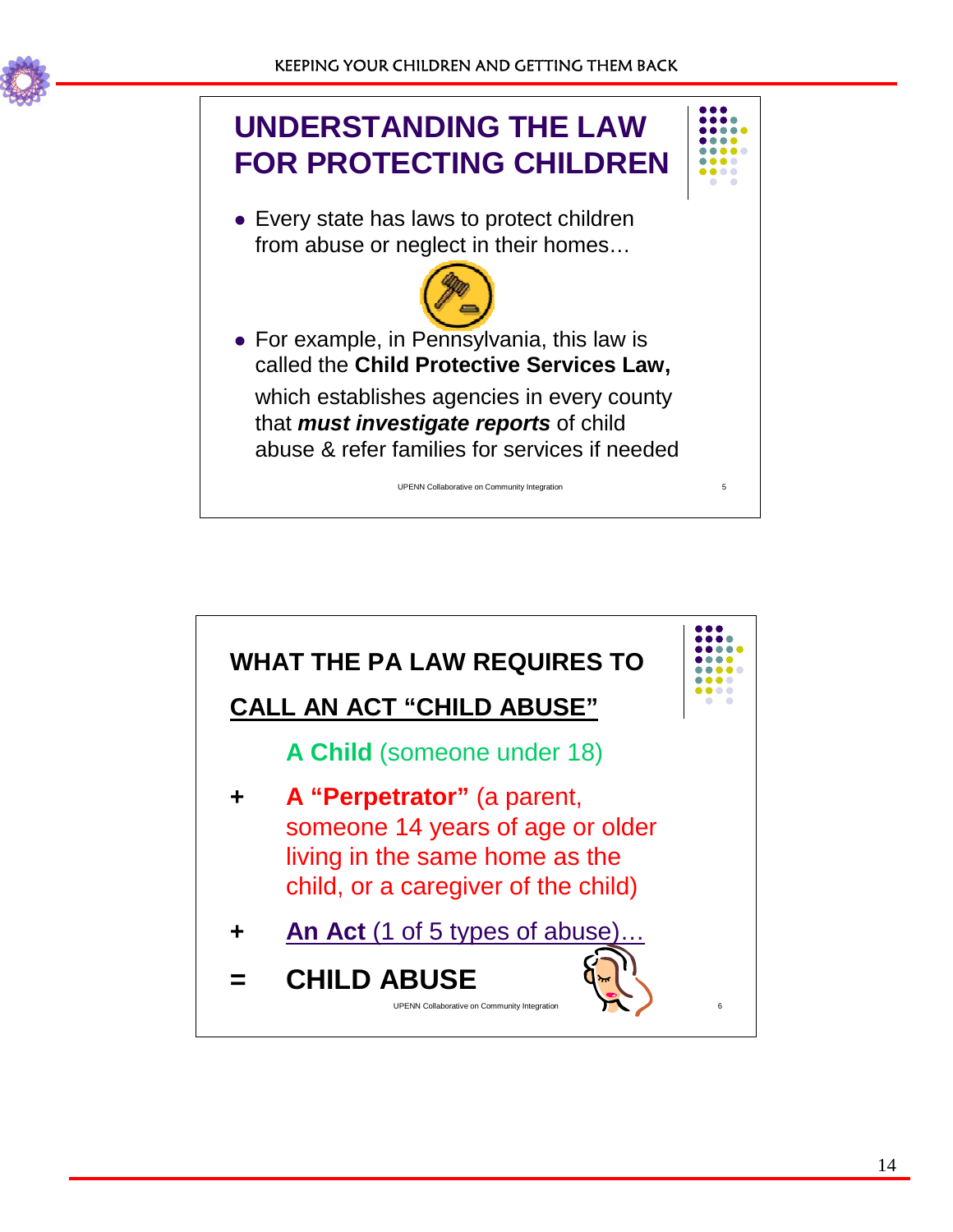



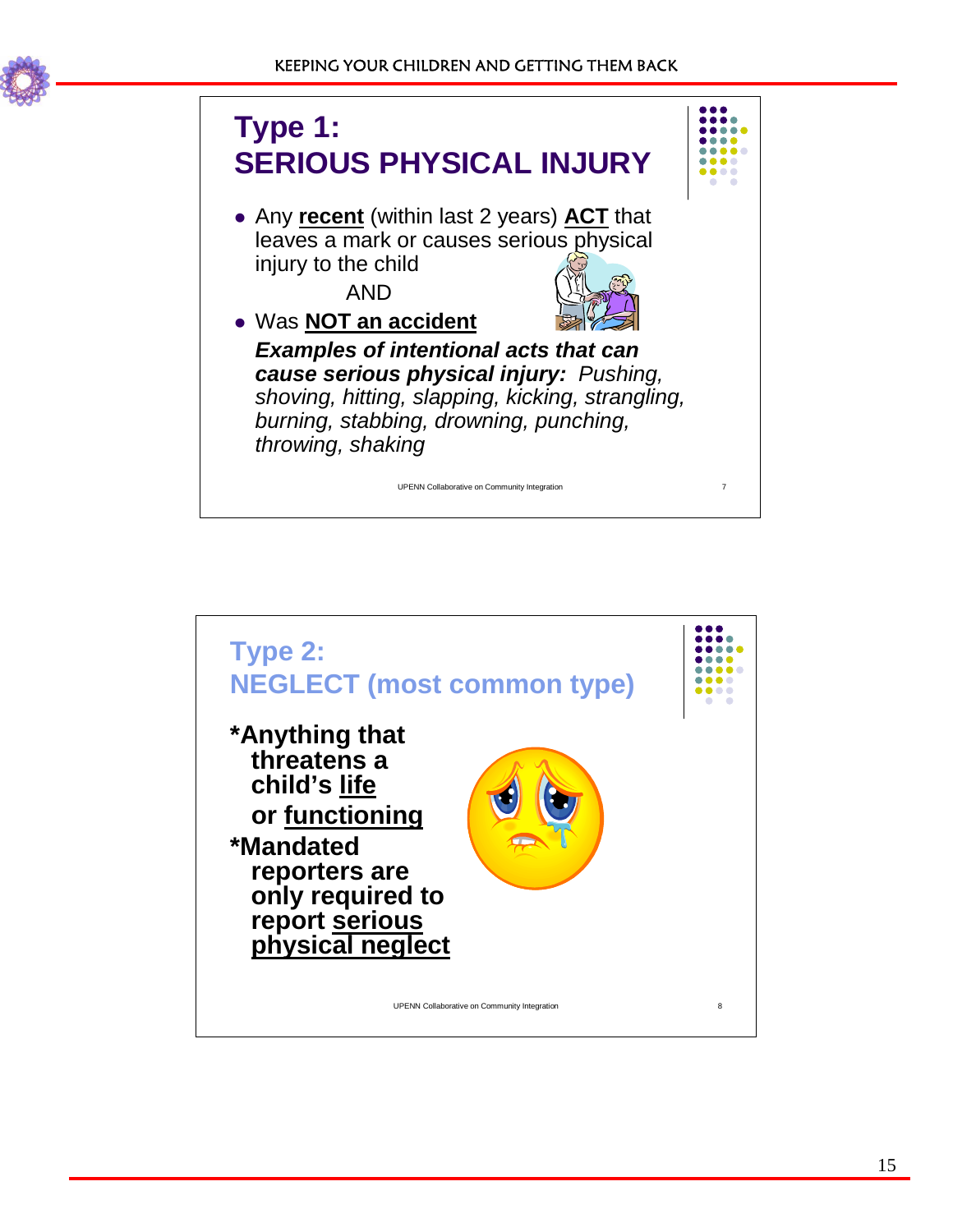



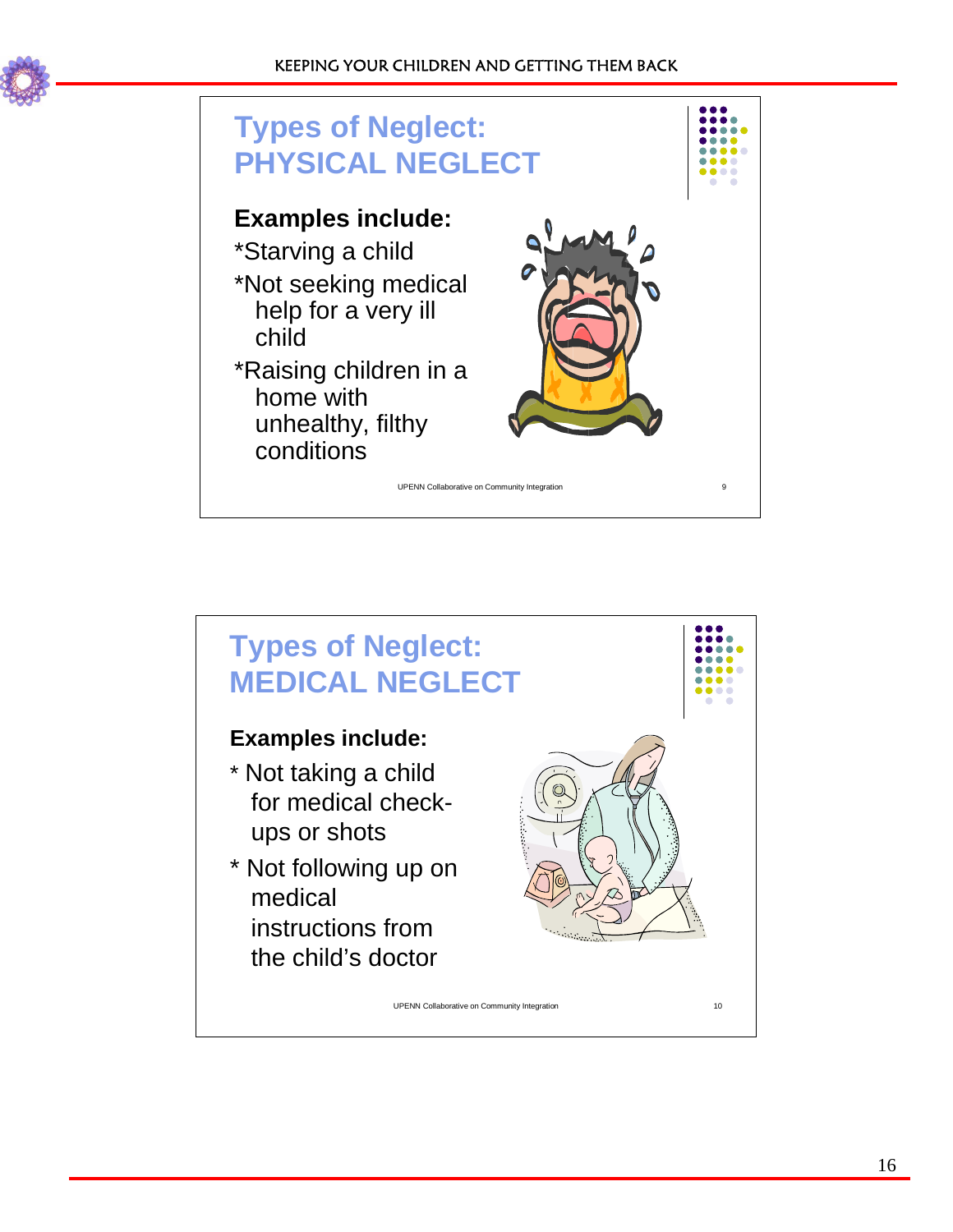



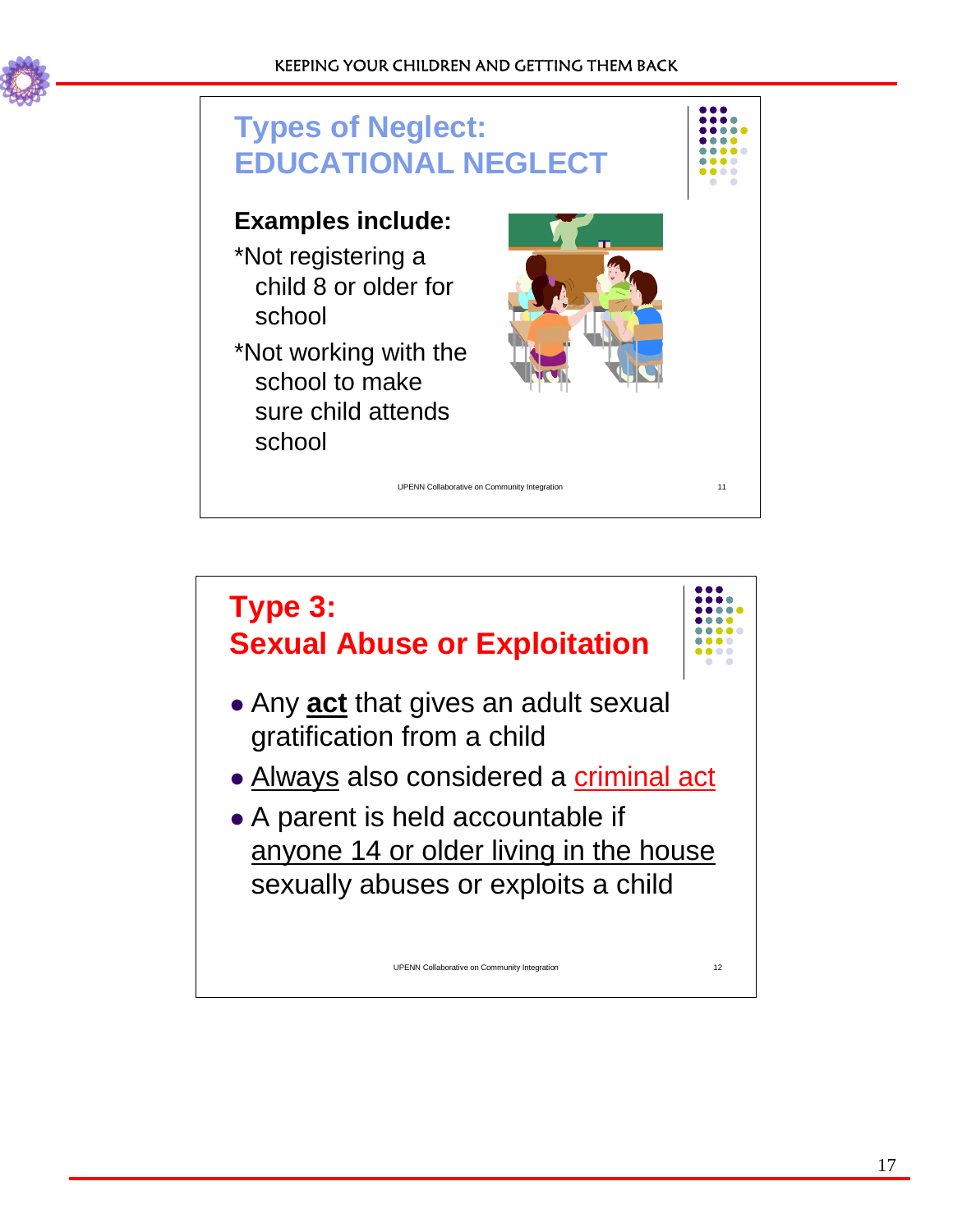



\*Showing a child pornography

- \*Touching a child's genital areas for sexual gratification
- \*Getting a child to engage in sexual acts
- \*Taking pictures or filming a child engaging in sexual acts

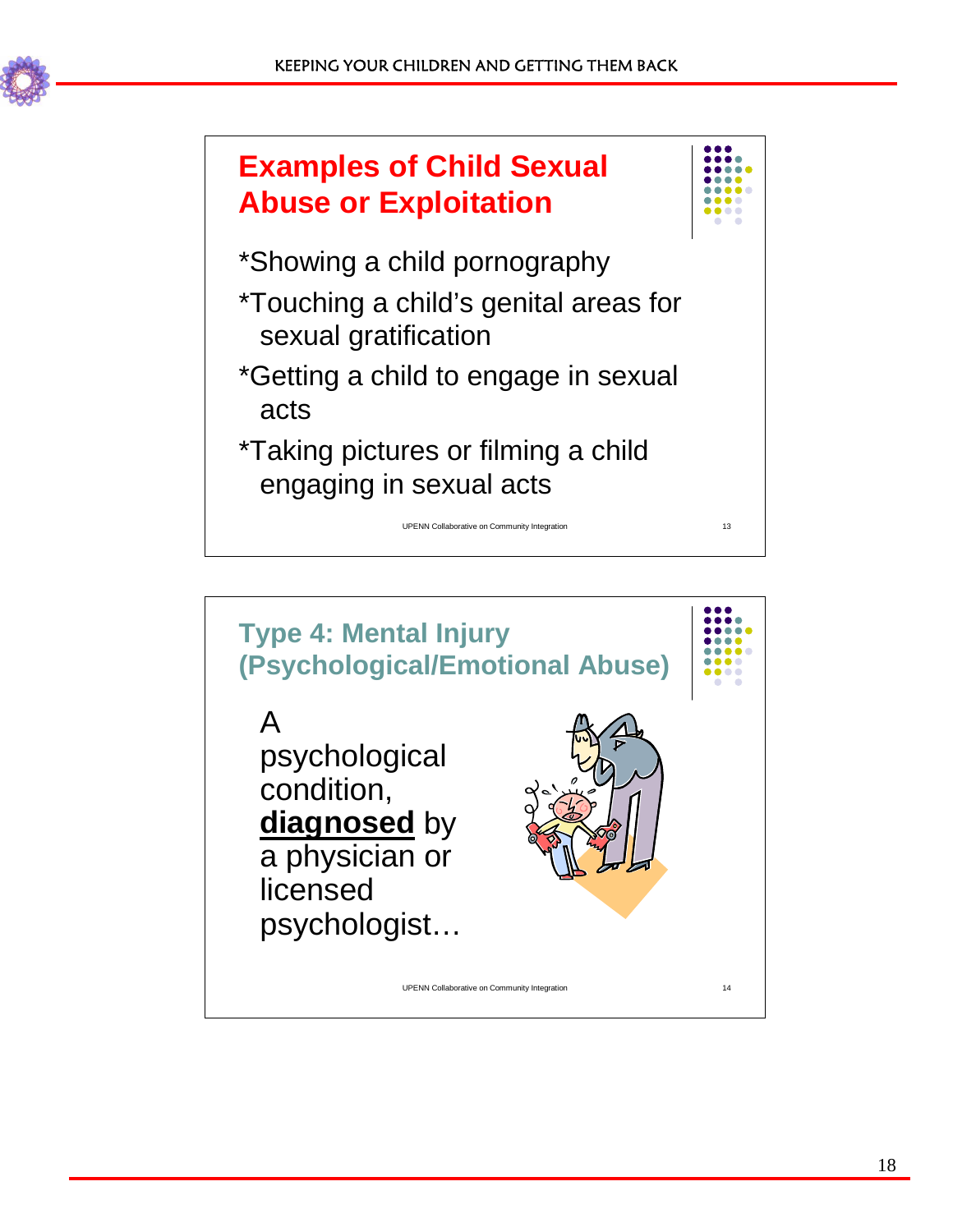



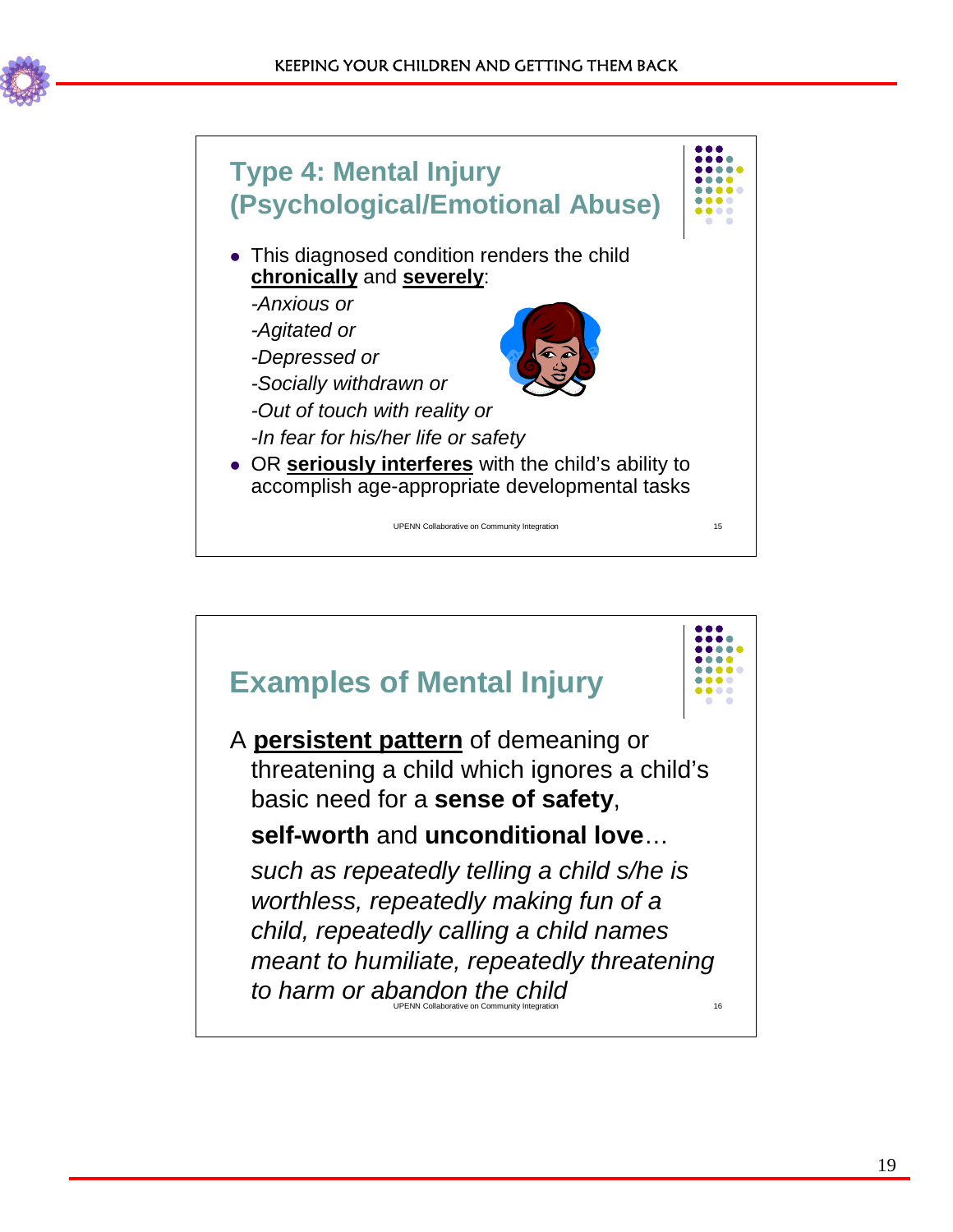

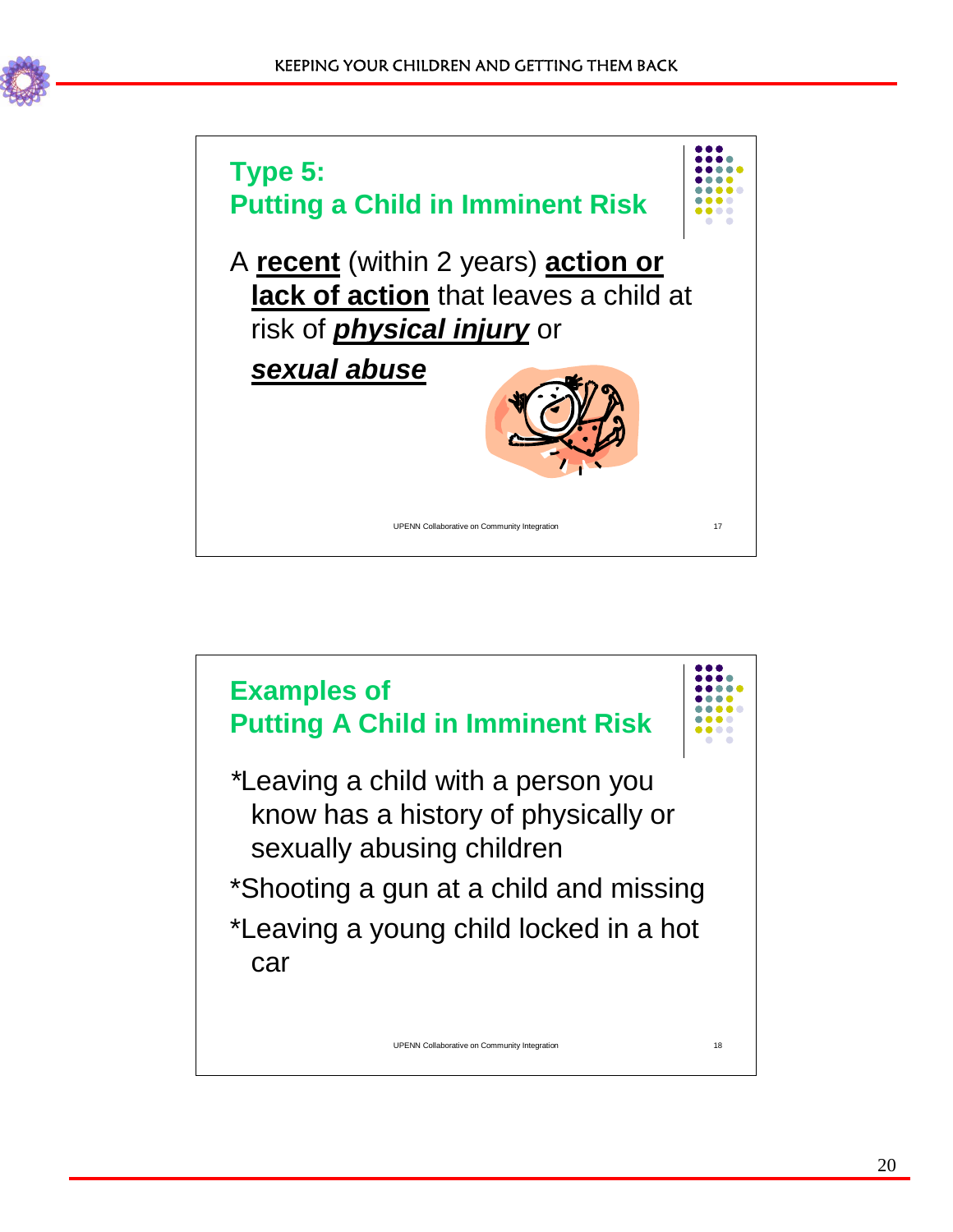

## **Endangering the Welfare of Children**



• This **offense** is when *a parent, guardian or other person supervising the welfare of a child under 18 or a person that employs or supervises such a person knowingly endangers the welfare of the child by violating a duty of care, protection or support*



• Any person in an official position who *prevents or interferes with the making of a report of suspected child abuse* can also be charged with this offense

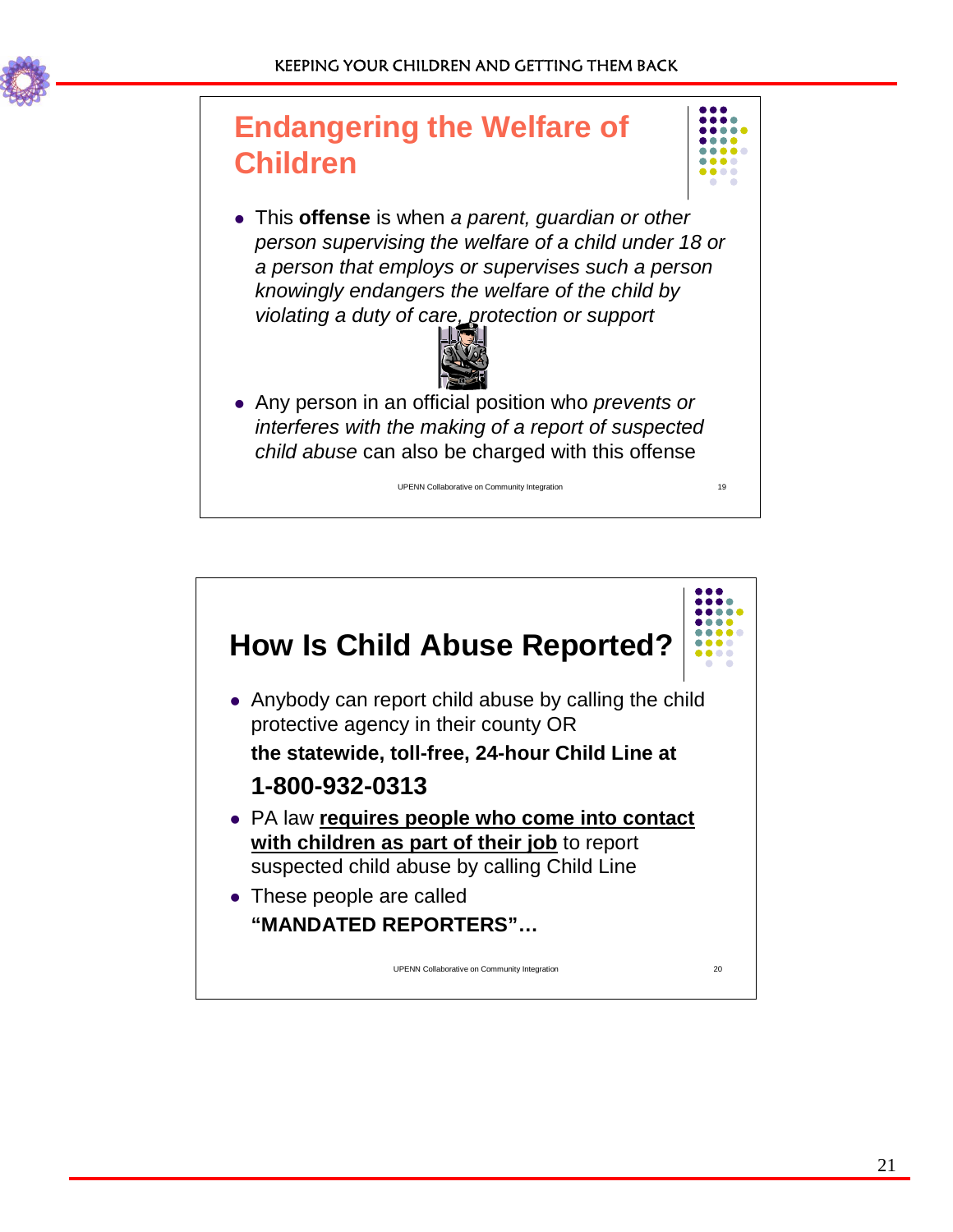## **More Facts about Mandated Reporters**



- They can report anyone for child abuse, not just people who fit the law's definition of "perpetrator" *(See slide #6)*
- They must report even if the child does not come before them IF they have reasonable cause to suspect child abuse based on their medical, professional, or other training or experience

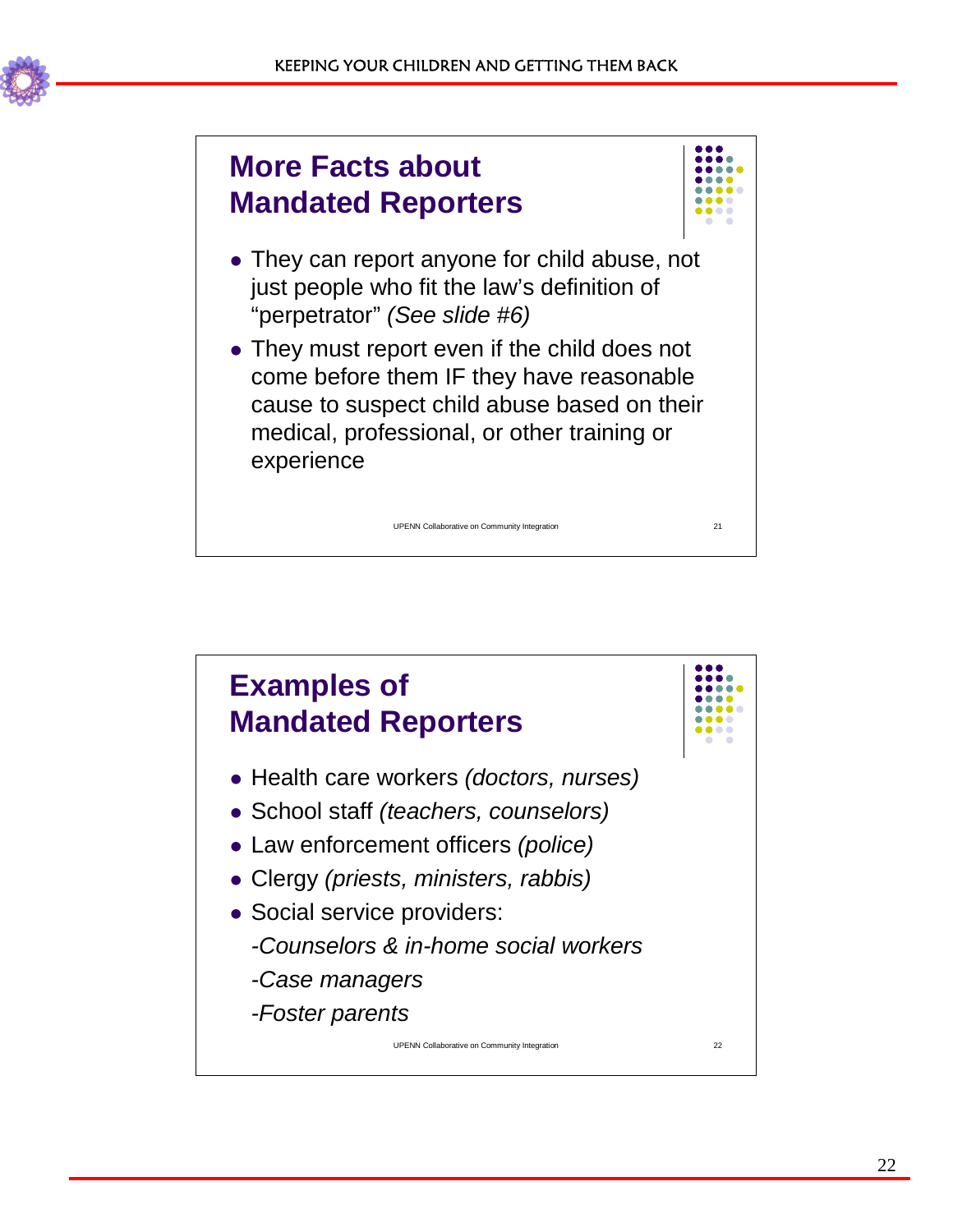

# **When Are Mandated Reporters excused from reporting?**

- Clergy have been excused from mandated reporting if they learn of child abuse in a confidential communication
- Attorneys are now also excused from mandated reporting if they learn of child abuse in a confidential communication



## **What Happens Once A Report of Child Abuse Is Made?**

- Intake workers at ChildLine decide if a report warrants investigation
- $\bullet$  If so, the case is forwarded to the county's child protective service agency, which has **24 hours** to see the child and if they are not sure if the child is safe, must see the child **immediately**

UPENN Collaborative on Community Integration 23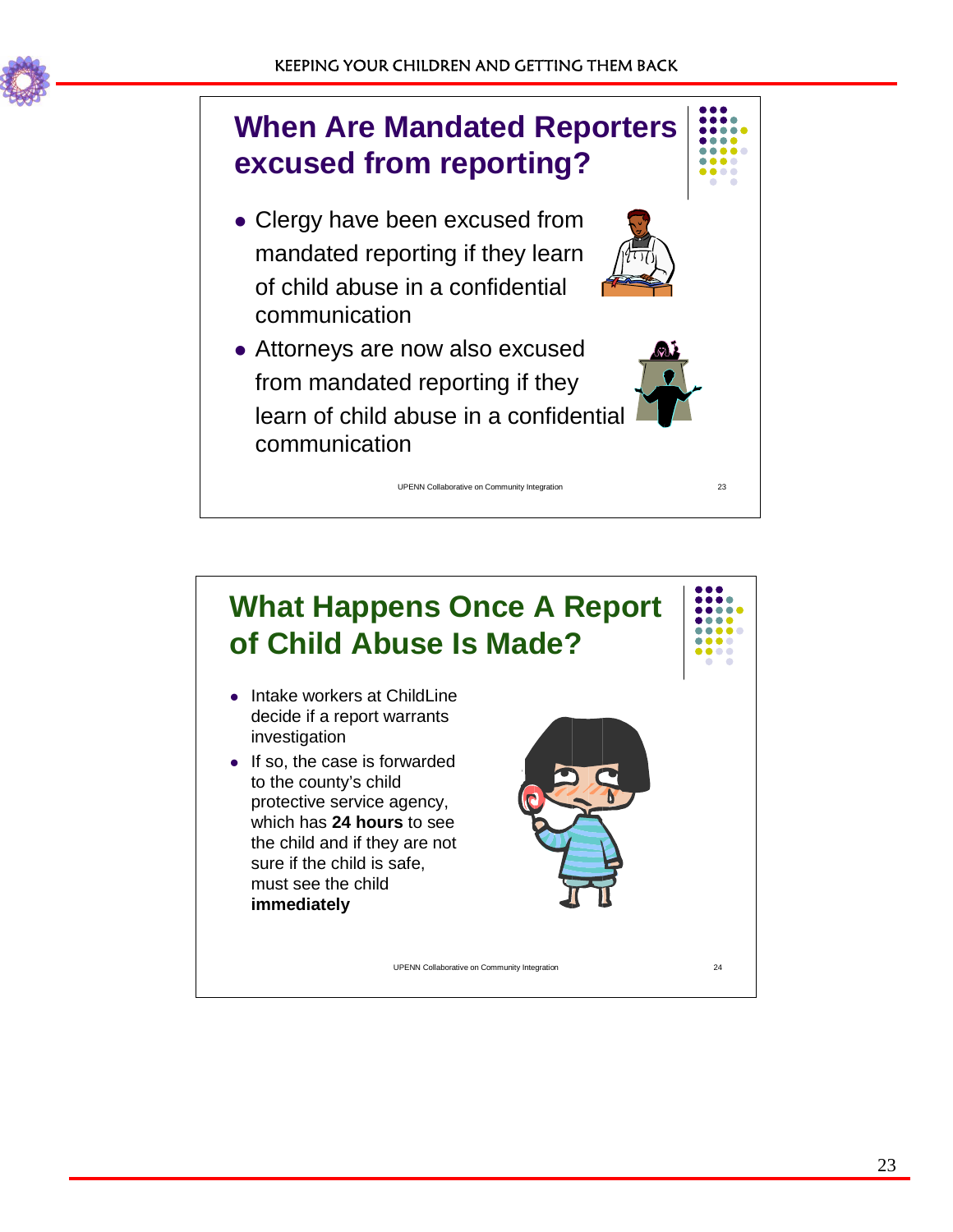

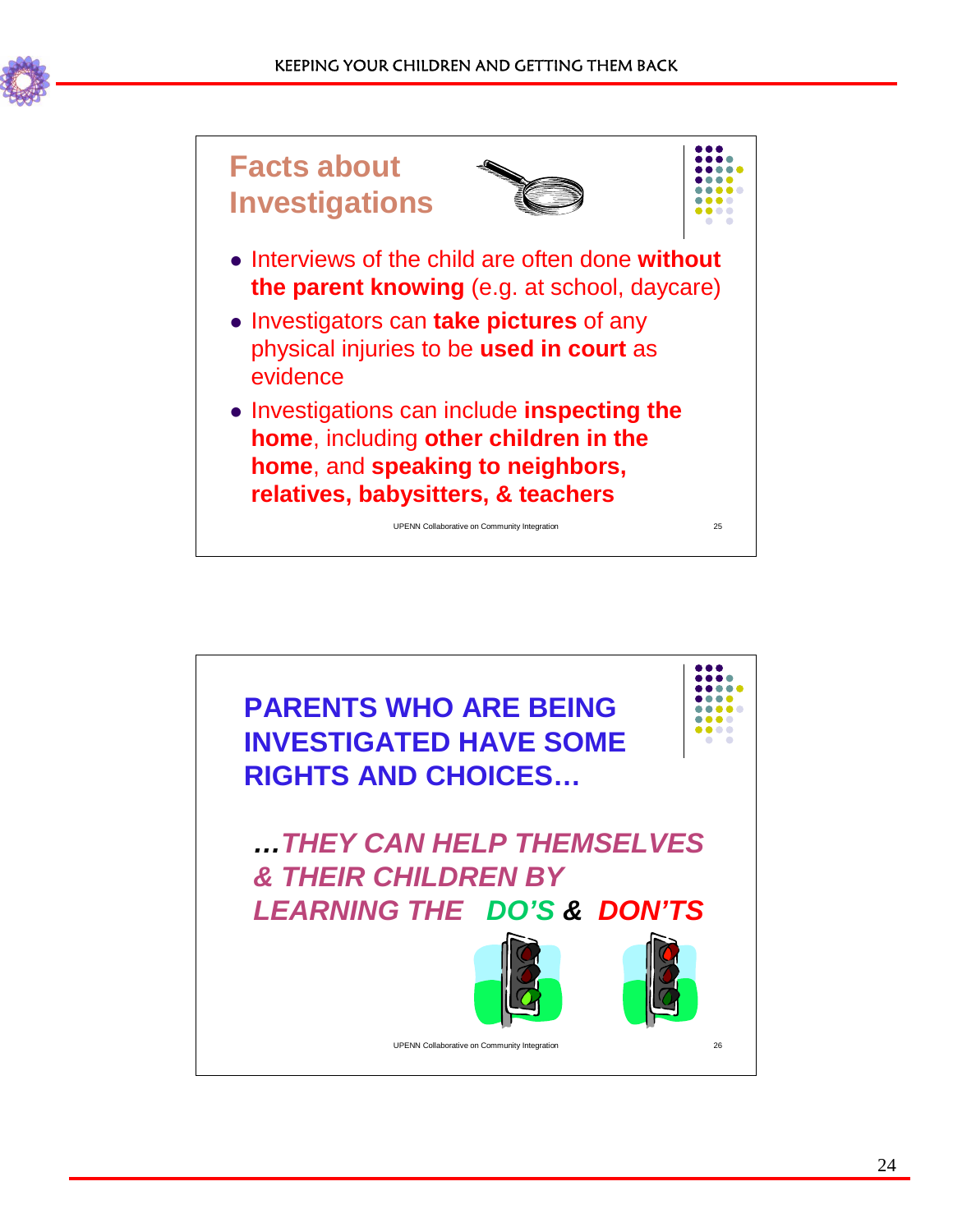

## **PREVENTION DO's & DON'Ts**

<sup>z</sup> **DO what you can to stay mentally and physically healthy so you can be the best possible parent and DO communicate and work with your doctor or service provider if you go for help.**



<sup>z</sup> **DON'T ignore signs that you may be ill or need help and DON'T just stop treatment if you disagree with the doctor or service provider, but try to communicate your needs or concerns.**

UPENN Collaborative on Community Integration 27

UPENN Collaborative on Community Integration 28 **PREVENTION DO's & DON'Ts** • DO get to know cues **that you need help with childcare in order to avoid possible neglect or abuse** <sup>z</sup> **DON'T deny that you may need help caring for your children, especially if you have a physical or mental illness or disability AND you are a single parent**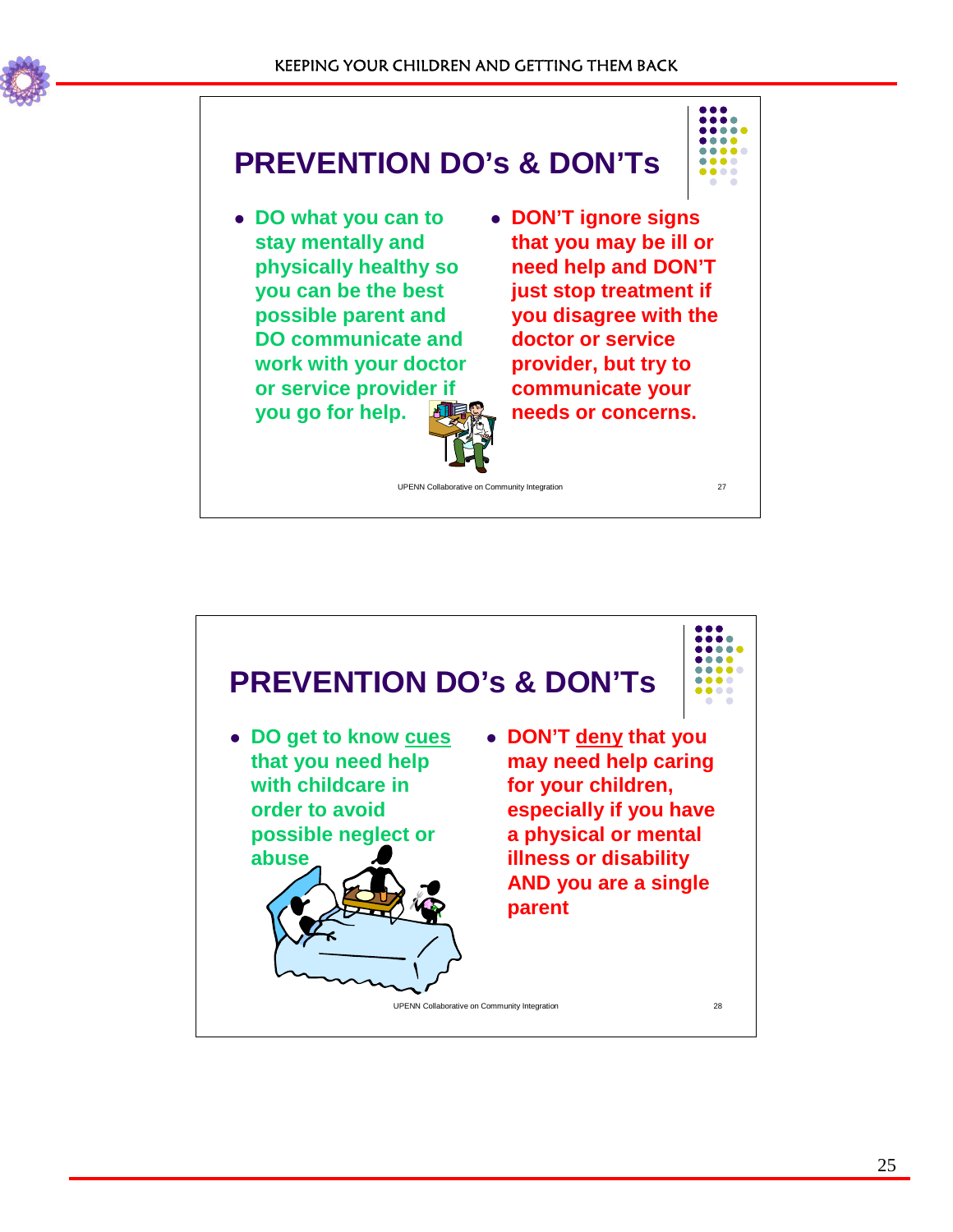

# **PREVENTION DO's & DON'Ts**

• DO identify family, **friends or community resources who can care for your children on short notice or if DHS decides to remove a child from** 

**your home.**

- 
- **DON'T put off making arrangements for back-up emergency child care, or you may not be able to avoid getting involved with the child protective service system (DHS) or having your child placed in foster care.**

UPENN Collaborative on Community Integration 29

### **DO's and DON'Ts OF BEING INVESTIGATED**

<sup>z</sup> **DO let investigators enter your home even though you may feel angry or fearful.**



<sup>z</sup> **DON'T refuse to let investigators enter your home because they can get a court order and return with the police, and they could interpret your refusal as trying to hide something from them.**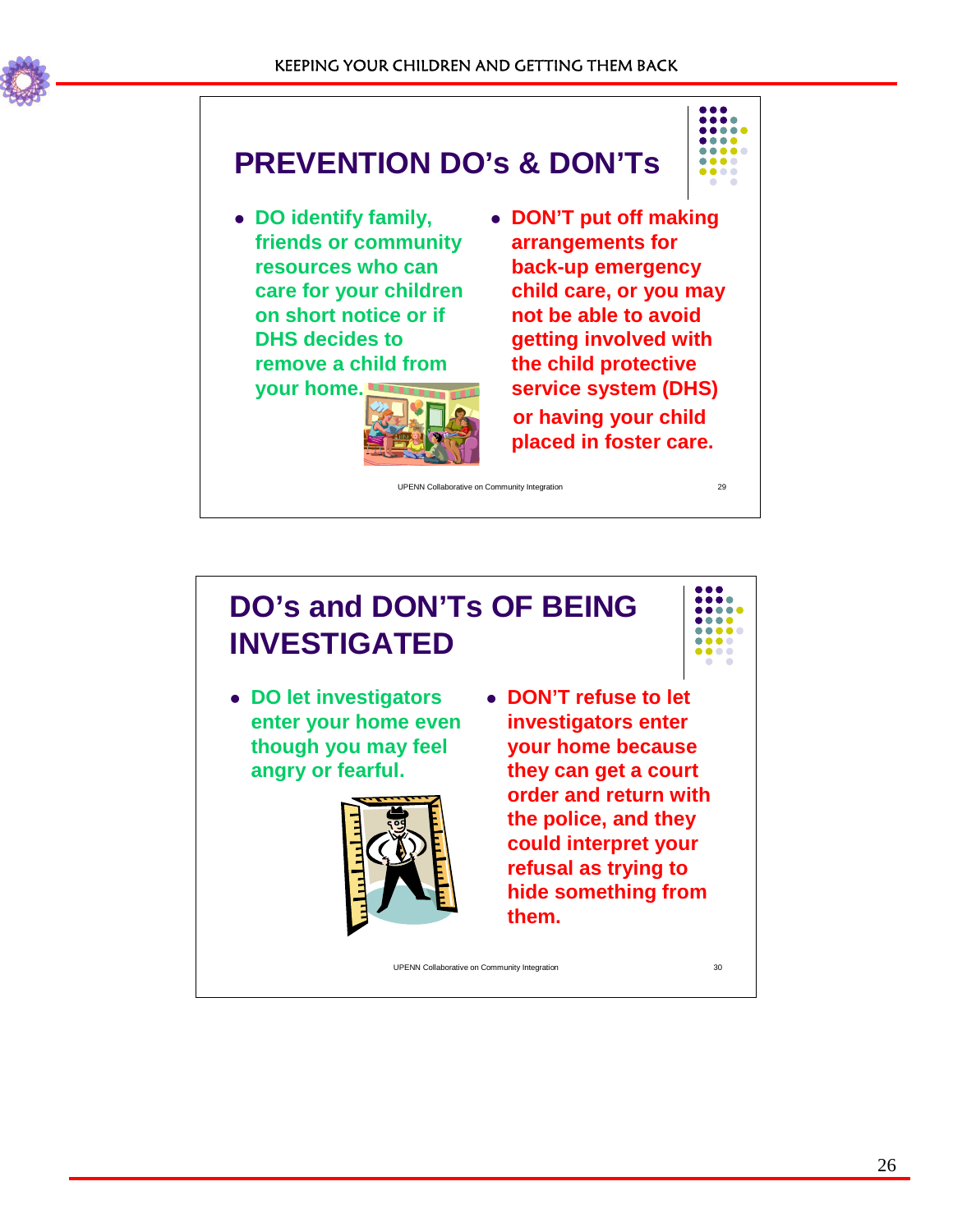



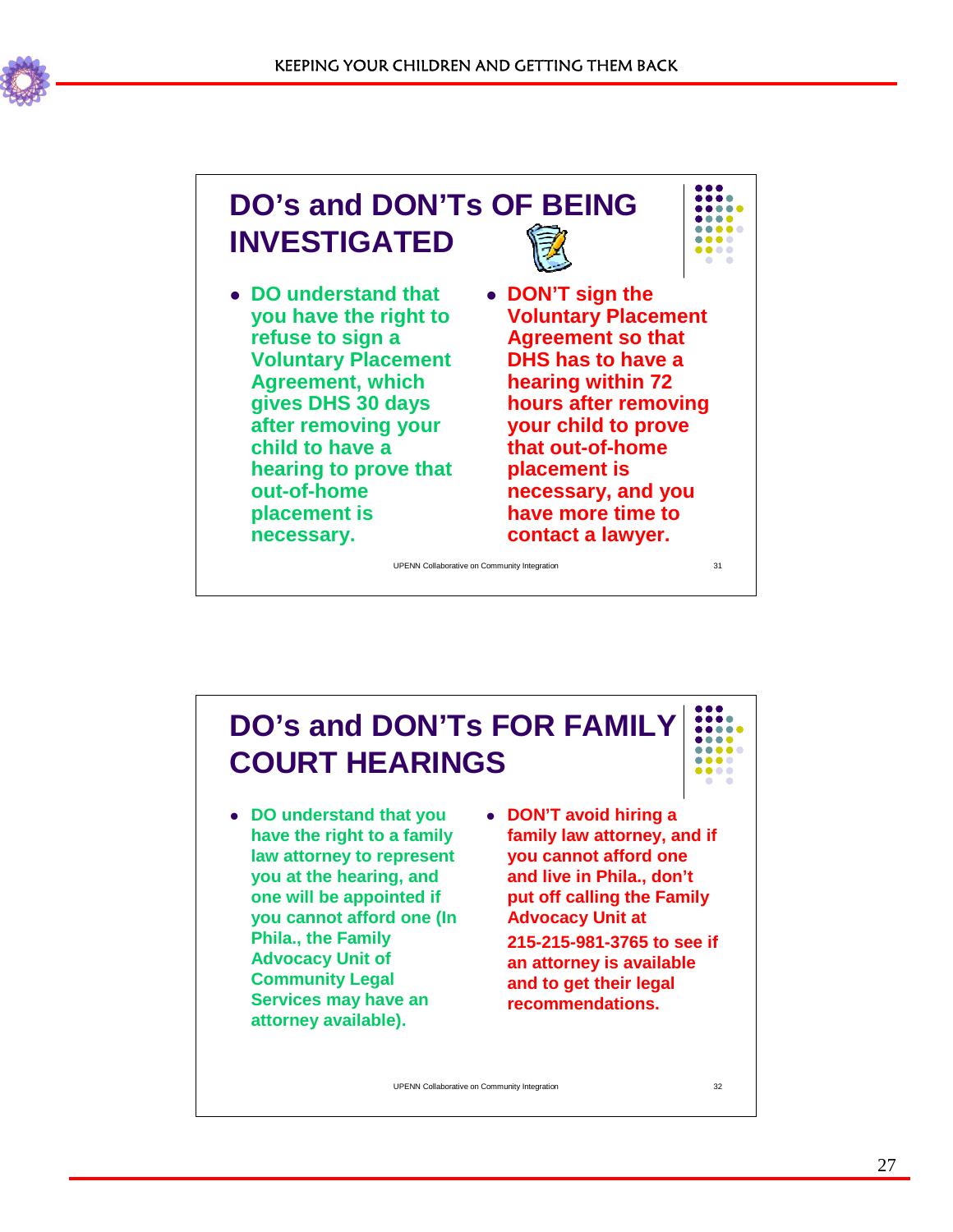

## **DO's and DON'Ts FOR FAMILY COURT HEARINGS**

- <sup>z</sup> **DO work with your attorney, who will have to address questions about your present ability to parent, handle daily responsibilities, provide a safe home, and get treatment for any illness or disability and DO educate your attorney about your condition.**
- <sup>z</sup> **DON'T refuse to talk to your attorney about your condition and DON'T refuse to sign a release form that permits your service provider to share key information with your attorney about your diagnosis, treatment recommendations and your cooperation.**

UPENN Collaborative on Community Integration 33

## **DO's and DON'Ts FOR FAMILY COURT HEARINGS**

- **DO dress neatly for court and speak politely and respectfully to the family court judge as you try to show the judge you are able to conduct yourself maturely and appropriately**
- <sup>z</sup> **DON'T dress in casual clothes (like shorts, t-shirts or jeans) AND DON'T lose your temper and speak impolitely or disrespectfully to the judge. These behaviors would raise the judge's concerns**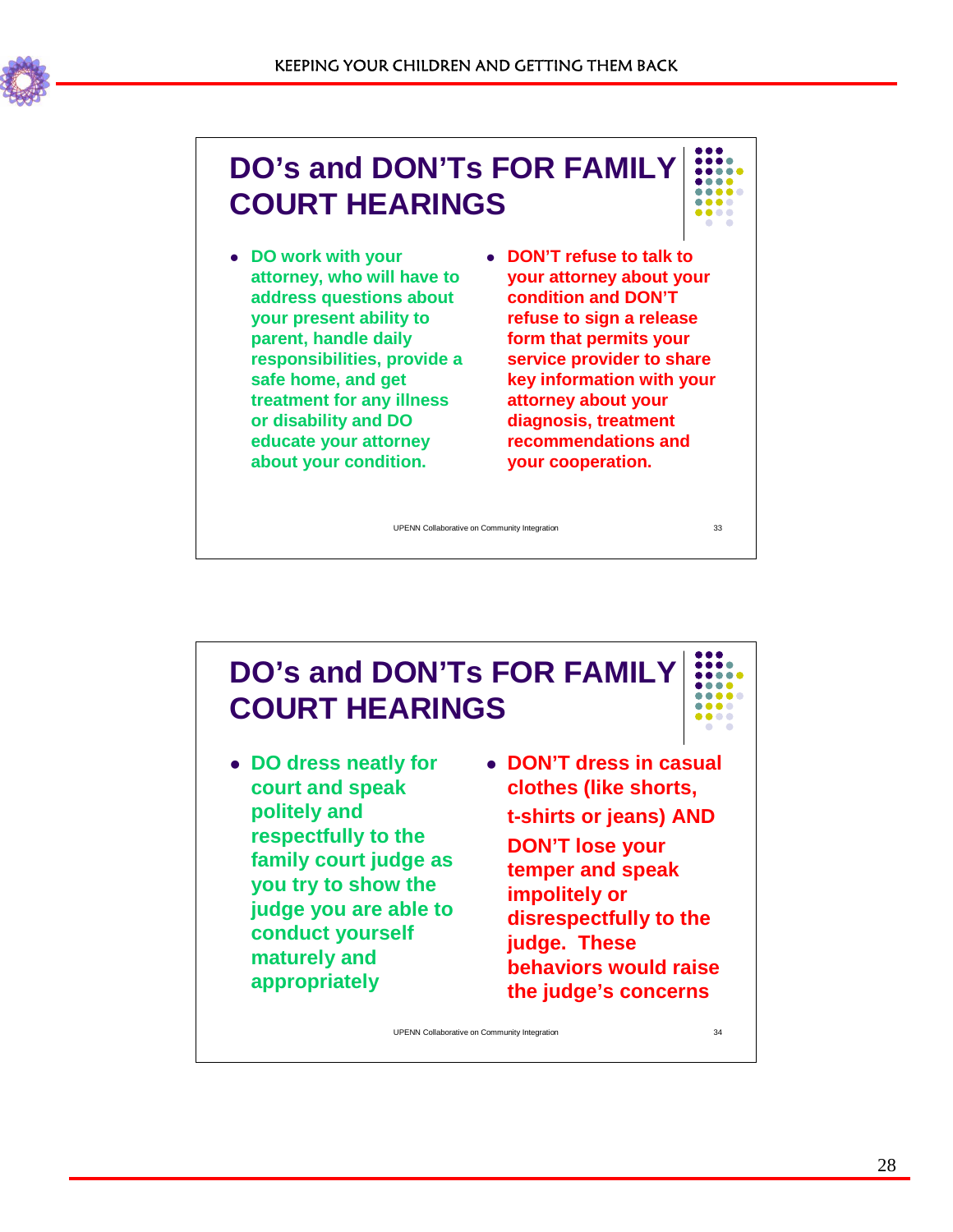

### **DO's and DON'Ts WHILE PARENTING FROM A DISTANCE**

<sup>z</sup> **DO get a notebook and keep names and phone numbers of everyone involved in your case, including** 

**dates and brief summaries of all** 

**receive.** 

**well as all letters you** 



**meetings and calls, as • DON'T avoid staying organized and informed as your case proceeds. This would show that you are not an organized parent who is serious about getting your child back.**

UPENN Collaborative on Community Integration 35

**DO's and DON'Ts WHILE PARENTING FROM A DISTANCE • DO help your children with their feelings of distress and fear. Explain to them:** *-Why they were removed -All you're doing to see them and be reunited -It was not their fault -The role of your illness* <sup>z</sup> **DON'T leave your child guessing or hearing from others about:** *- Why they were removed -Your illness or condition -What you are doing to get them back*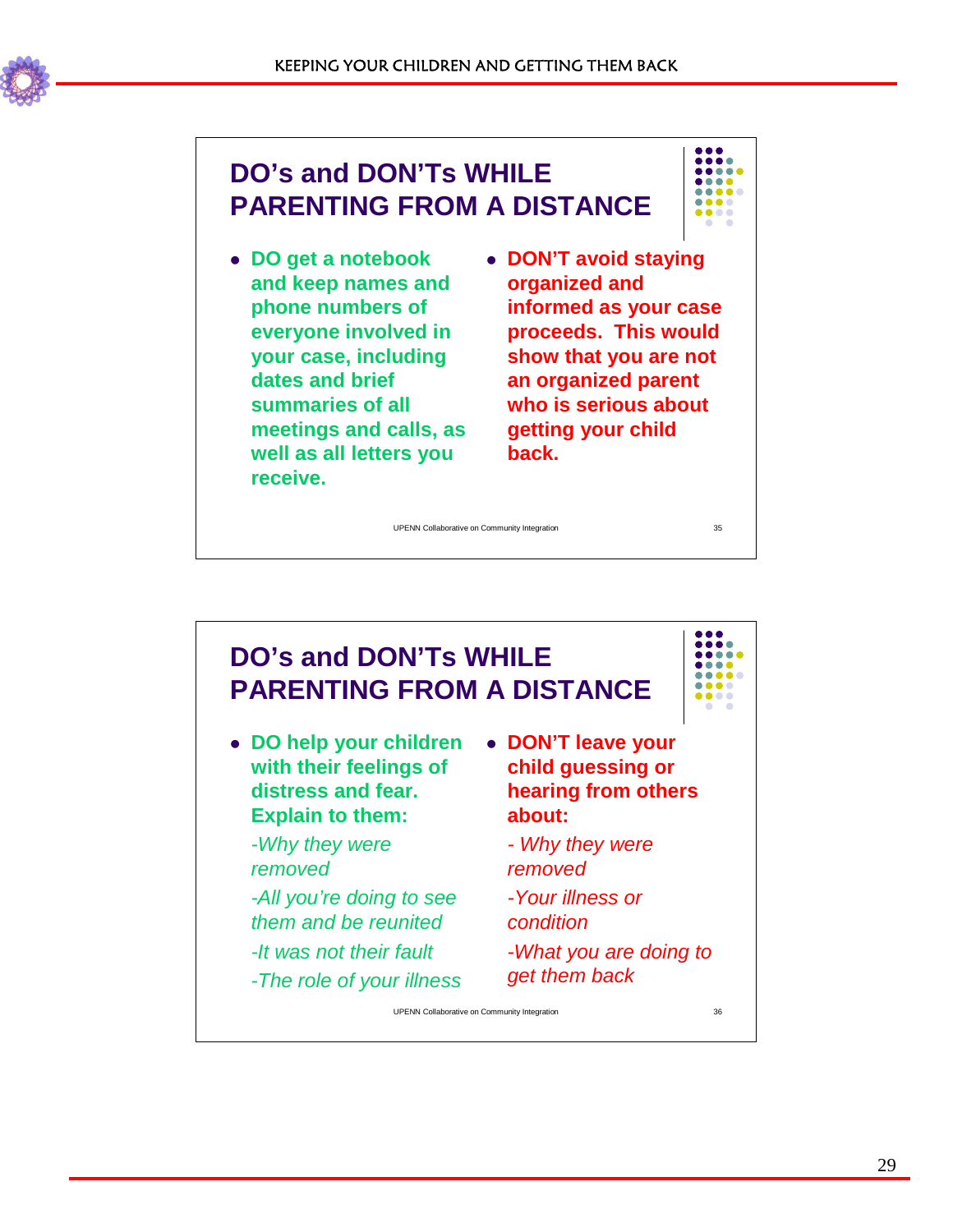



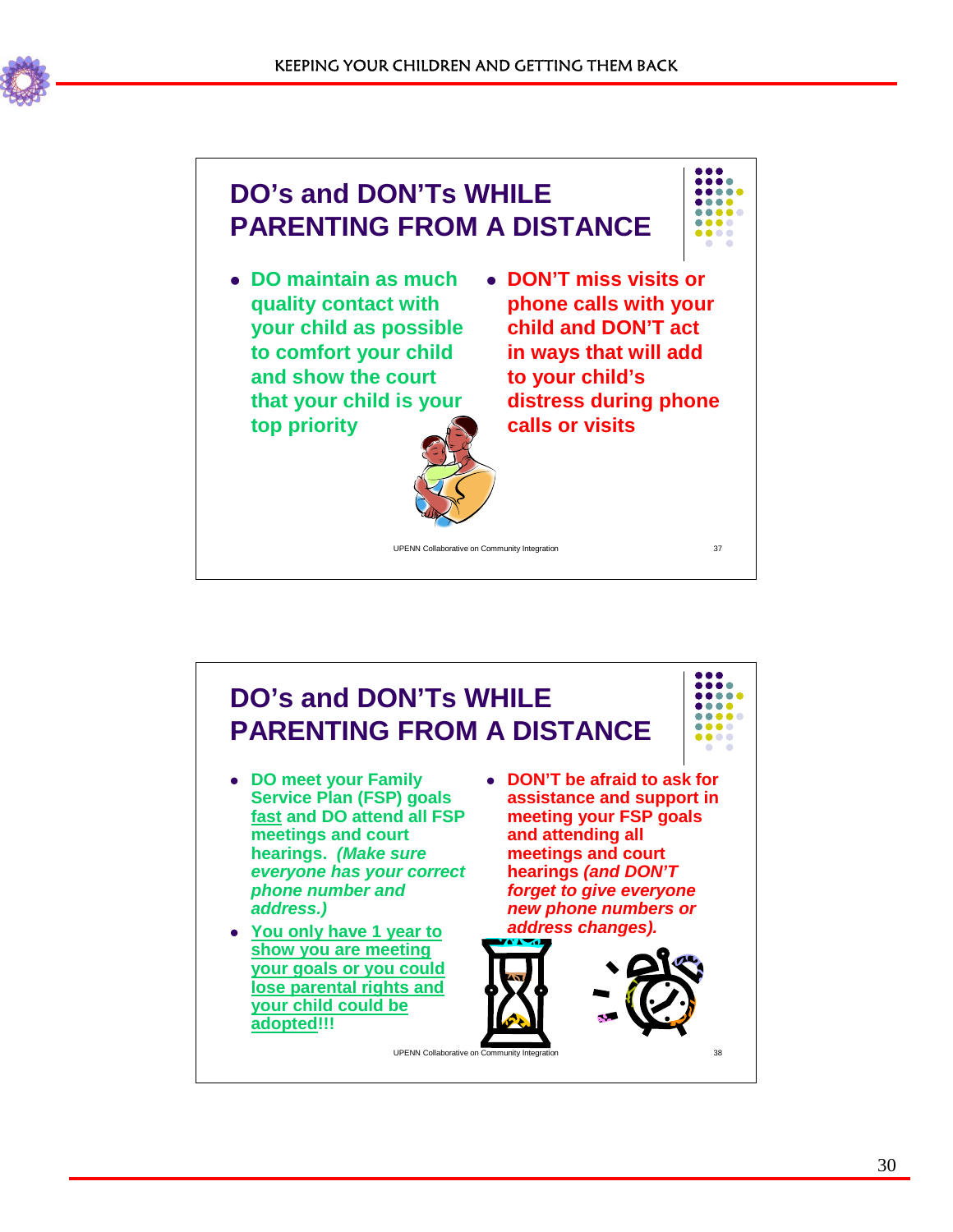



## **Philadelphia Resources for More Information or Support**

- Family Advocacy Line of Community Legal Services *215-981-3765*
- Parenting classes at Parenting Plus of the Mental Health Assoc. of Southeastern PA *215-751-1800 x229*
- <sup>z</sup> PA Family Support Alliance*1-800-448-4906 or www.pennsylvaniafamilysupportalliance.org*
- Fact Sheets by the UPenn Collaborative on Community Integration at *www.upennrrtc.org* and Mental Health America at *www.nmha.org/children/invisible.cfm*